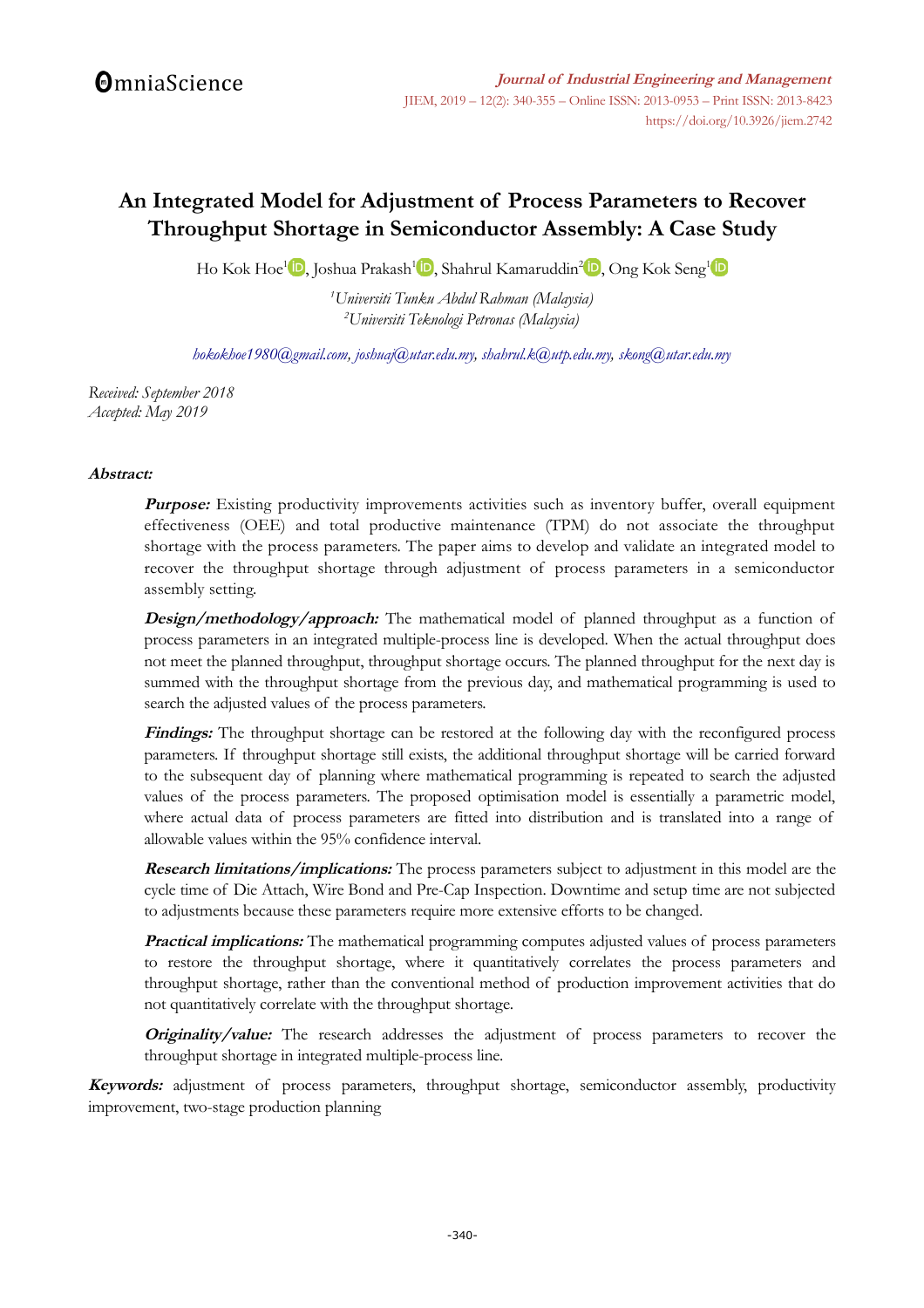### **To cite this article:**

Hoe, H.K., Prakash, J., Kamaruddin, S., & Seng, O.K. (2019). An integrated model for adjustment of process parameters to recover throughput shortage in semiconductor assembly: A case study. *Journal of Industrial Engineering and Management*, 12(2), 340-355.<https://doi.org/10.3926/jiem.2742>

# **1. Introduction**

Nowadays, manufacturing industries are facing rising production cost, which creates an urgent need to manage throughput shortage in manufacturing systems. The effectiveness in managing throughput shortage is essential in reducing manufacturing cost (Tekin & Sıtkı, 2012). Throughput shortage manifests itself as the actual throughput is lower than the planned throughput (Gram, 2013). The potential causes of throughput shortage are unplanned machine breakdown, long setup, low production speed, high rework, and long start-up delay. Production control will always attempt to salvage the throughput shortage with the available resources.

There are various ways to recover throughput shortage. The first method is to create an inventory buffer. If the inventory buffer is not available to compensate for throughput deficiencies, the demand is lost or backordered at a relevant cost (Sana, 2012). The allocation of inventory buffer is needed to decouple processes with different production rates, caused by varying cycle times, machine breakdown, short stoppages and material shortage (Sana, 2012). This allocation is vital to sustain the operations of a manufacturing system. There are extensive studies related to the allocation of inventory buffer in production lines, such as by Enginarlar, Jingshan-Li and Zhang (2002), Miltenburg (2000) and Salameh and Ghattas (2001). In addition, Zequeira, Prida and Valdes (2004) developed a production-inventory model to search for optimal production periods between maintenance activities and the corresponding inventory buffer size to meet demand. Sana and Chaudhuri (2010) built a model for the production policy (resumption and non-resumption) to meet optimal safety stock, production rate and production lot size. Although the method ensures the production line continues running smoothly by maintaining sufficient work-in-process (WIP), there is the risk in inducing high holding cost and excessive WIP built-up due to excess buffer (Chan, Tasmin, Aziati, Rasi, Ismail & Yaw, 2017; Nemtajela & Mbohwa, 2017). If the buffer size is low, it may cause machine idling and underutilization which will delay processing, and unable to meet the due date. If the buffer size is sufficient, the machine is well decoupled, and the productivity is maximised.

Another method to recover throughput shortage is through improvement activities such as Overall Equipment Effectiveness (OEE), Total Productive Maintenance (TPM) and lean methodology. OEE and TPM are closely related to the gap between the actual and ideal performance of a manufacturing system. It focuses on three components which are availability, productivity, and quality. Most researches address the reduction of throughput shortage by improving efficiency in a manufacturing system. Tekin and Sıtkı (2012), Gram (2013) and Hassani and Hashemzadeh (2015) find and minimise the throughput shortage by adopting Overall Equipment Effectiveness (OEE) and Balance Score Card approach. The reduction of throughput shortage is examined through the identification of the root causes and specific measures to reduce the throughput shortage. Another method is the reduction of manufacturing wastes by adopting lean tools (Prajapati & Deshpande, 2015; Siva, Patan, Kumar, Purusothaman, Pitchai & Jegathish, 2017). Although the ideal cycle time represents the maximum theoretical speed of the equipment, the equipment may slow down and affect productivity despite high OEE (Anantharaman & Nachiappan, 2006). The cycle time inefficiencies can be reduced through 5S, Jidoka, Muda, visual management and poka-yoke. Prajapati and Deshpande (2015) reviewed cycle time reduction using lean tools such as Kaizen and 'Takt' time analysis. Siva et al. (2017) utilised process improvement by cycle time reduction using lean tools such as visual management tool, poka-yoke, Kaizen and Jidoka.

The existing improvement in productivities and inventory buffer activities has no quantitative correlation between the improvement activities and throughput shortage. Such activities convert productivity gain on the output performance to recover the throughput shortage without linking effectively with the manufacturing parameters such as cycle time and machine downtime. In addition, the allowable cycle time of the equipment should be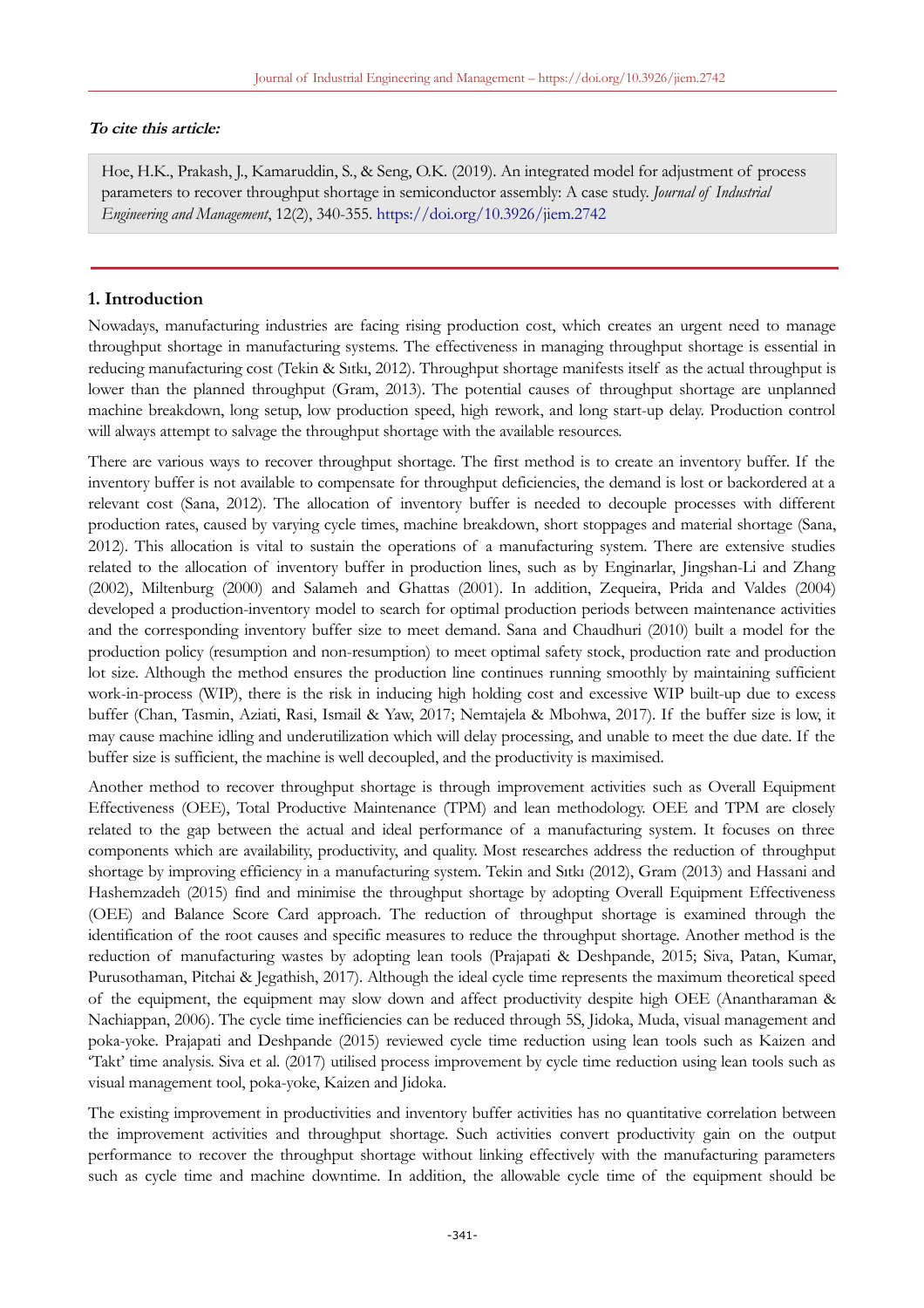balanced with the product quality, as higher speed may cause more defects and affect the yield. It will also impact the equipment wear and tear, which will result in higher maintenance cost. Experience in inventory buffer management is particularly influenced by subjective judgement, as it is complex to establish a balanced buffer size between successive processes. In contrast, adjustment of process parameters is more objective and has a direct influence on the throughput.

In this paper, a model to recover the throughput shortage in a two-stage production planning system is proposed. The model links the throughput shortage with process parameters where these parameters can be adjusted within the feasible range. The rationale behind the adjustment of process parameters is to provide satisfactory throughput gain (Wuest, Weimer, Irgens & Thoben, 2016). The cycle time of each process is adjusted to meet the planned throughput, which includes the throughput shortage. This is because the cycle time can be controlled while other process parameters such as downtime and setup time are stochastic, hence impractical to be adjusted (Sharma & Jain, 2015; Xu, Zhao, Wu, Zhou, Ma & Liu, 2016). Setup time on a machine is stochastic when there is variability in the length of setup time due to inconsistency in adjacent product types (Xu et al., 2016). In practice, the machine cycle time can be adjusted within an allowable range by adjusting the machine setting such as indexing time, delay in pick-up, delay in bonding, and bond time. The proposed model can create a relationship between throughput shortage and process parameters where these parameters are subject to changes in the manufacturing system. The parametric model uses input data of process parameters based on distributions that are translated into a range of allowable values within the 95% confidence interval. The extension of this benefit leads to effective production planning to recover the throughput shortage through better computation between improvement activities and manufacturing parameters. The proposed model is established to accommodate existing practise in production planning, throughput shortage recovery, and productivity improvement.

Section 1 reviews existing methods to recover the throughput shortage and their limitations. Section 2 presents the outline of the model used in this study. Section 3 describes the development of the proposed model. Section 4 validates the proposed model. Section 5 discusses the impact of the throughput shortage recovery using the proposed model. The conclusion drawn from the result is presented in Section 6.

# **2. The Two-Stage Integrated Production Planning Model**

The proposed production planning model is used to plan daily throughput and recover throughput shortage concurrently in a real-time manufacturing scenario. The model is divided into two stages: daily throughput planning in the 1<sup>st</sup> stage and throughput shortage recovery in the  $2<sup>nd</sup>$  stage. The 1<sup>st</sup> stage estimates throughput using the mathematical model of planned throughput and is compared with the corresponding actual throughput. When there is throughput shortage (actual throughput less than planned throughput), the throughput shortage (difference in actual and planned throughput) is included in the subsequent day planning at the  $2<sup>nd</sup>$  stage. In the  $2<sup>nd</sup>$  stage, mathematical programming searches the optimum values of process parameters to meet the new projected throughput. However, if there is throughput shortage even after adjustment of process parameters, the throughput shortage will be included in subsequent day planning at the 2<sup>nd</sup> stage for mathematical programming analysis until no further throughput shortage is encountered.

Figure 1 shows the flowchart of the approach adopted in the two-stage production planning model, expressed for a single period of seven days. The planned throughput is a function of process parameters and is based on data mining of the simulated data. The range of values of the process parameters is based on real-time data, fitted into distributions and translated into a range of allowable values within a 95% confidence interval. The data collection of relevant performance measures is based on full factorial runs of a simulation model, and the mathematical model of throughput as a function of process parameters is formulated using regression.

For day i (i = 1,2,...,7), the planned throughput,  $O_M(i)$  is compared with actual throughput,  $O_{RT}(i)$ . If  $O_{RT}(i)$  is less than  $O<sub>M</sub>(i)$ , the next step is to proceed to the 2<sup>nd</sup> stage since there is throughput shortage,  $L<sub>a</sub>(i)$ .

On the next day (i+1), the mathematical programming adjusts the process parameters to estimate the attained throughput,  $O_c(i+1)$  that meet the projected throughput,  $O_b(i+1)$  which is the summation of planned throughput of day i+1,  $O_M(i+1)$  and the actual throughput shortage from day i,  $L_a(i)$ . If  $O_C(i+1)$  is less than  $O_B(i+1)$ , there is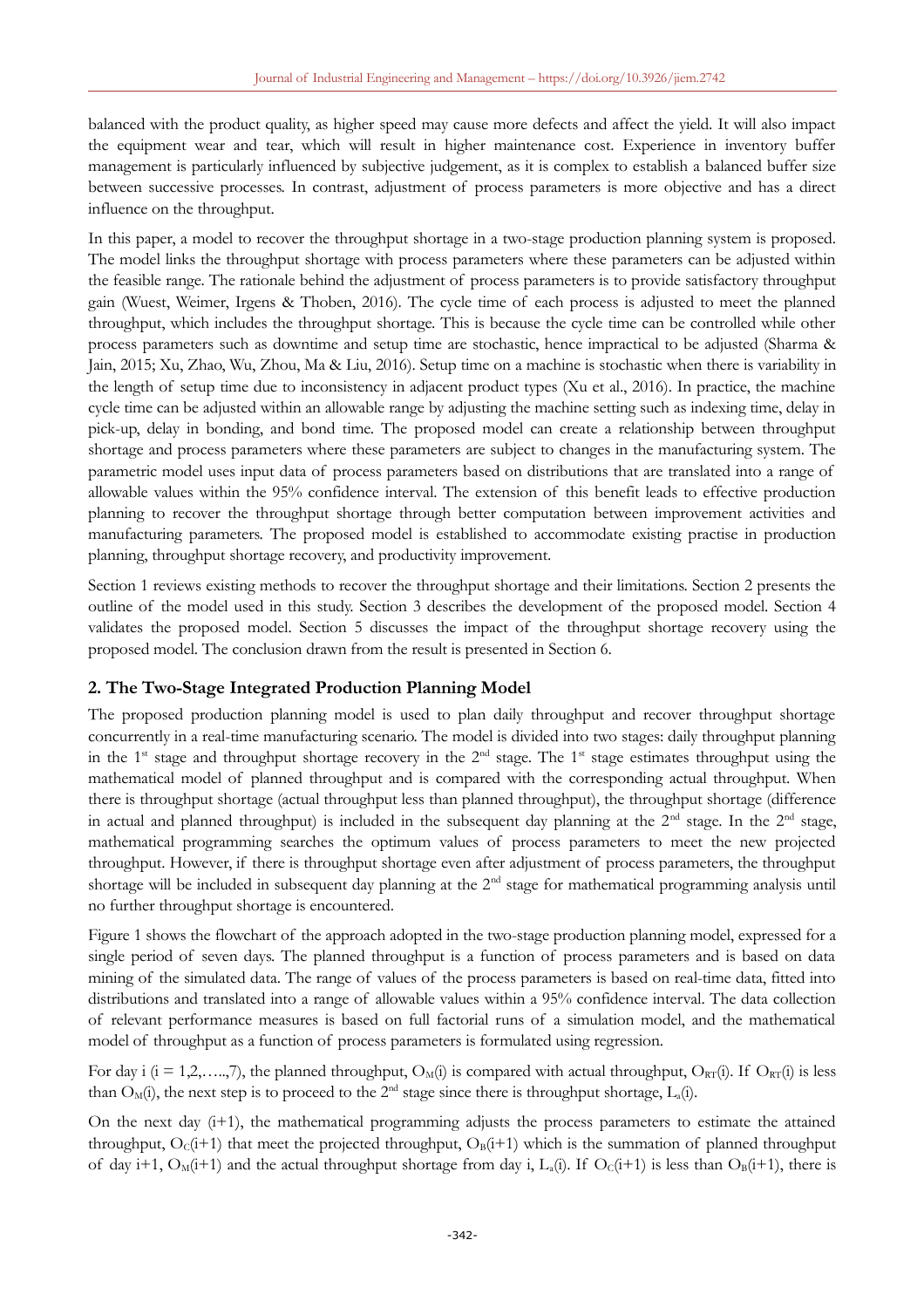still throughput shortage,  $L_p(i+1)$ . Thus, the next step is to repeat the mathematical programming procedure for next day (i+2). The predicted throughput shortage,  $L_p(i+1)$  is carried forward for the subsequent day (i+2) for the mathematical programming to estimate  $O_C(i+2)$  that can meet  $O_B(i+2) + L_p(i+1)$  within the range of values of process parameters. This step is repeated as long as the predicted throughput shortage occurs. If there is no predicted throughput shortage, the 2<sup>nd</sup> stage production planning is terminated, and the 1<sup>st</sup> stage production planning is repeated for the subsequent day. The rationale of the methodology is to adjust values of process parameters only when there is throughput shortage or predicted throughput shortage.

The proposed production planning model is made up of the mathematical model of makespan,  $T_B(i)$ , the formulation of a mathematical model of planned throughput,  $O<sub>M</sub>$  (i), and mathematical programming of attained throughput,  $O_C(i)$ .



Figure 1. The two-stage production planning model for a single period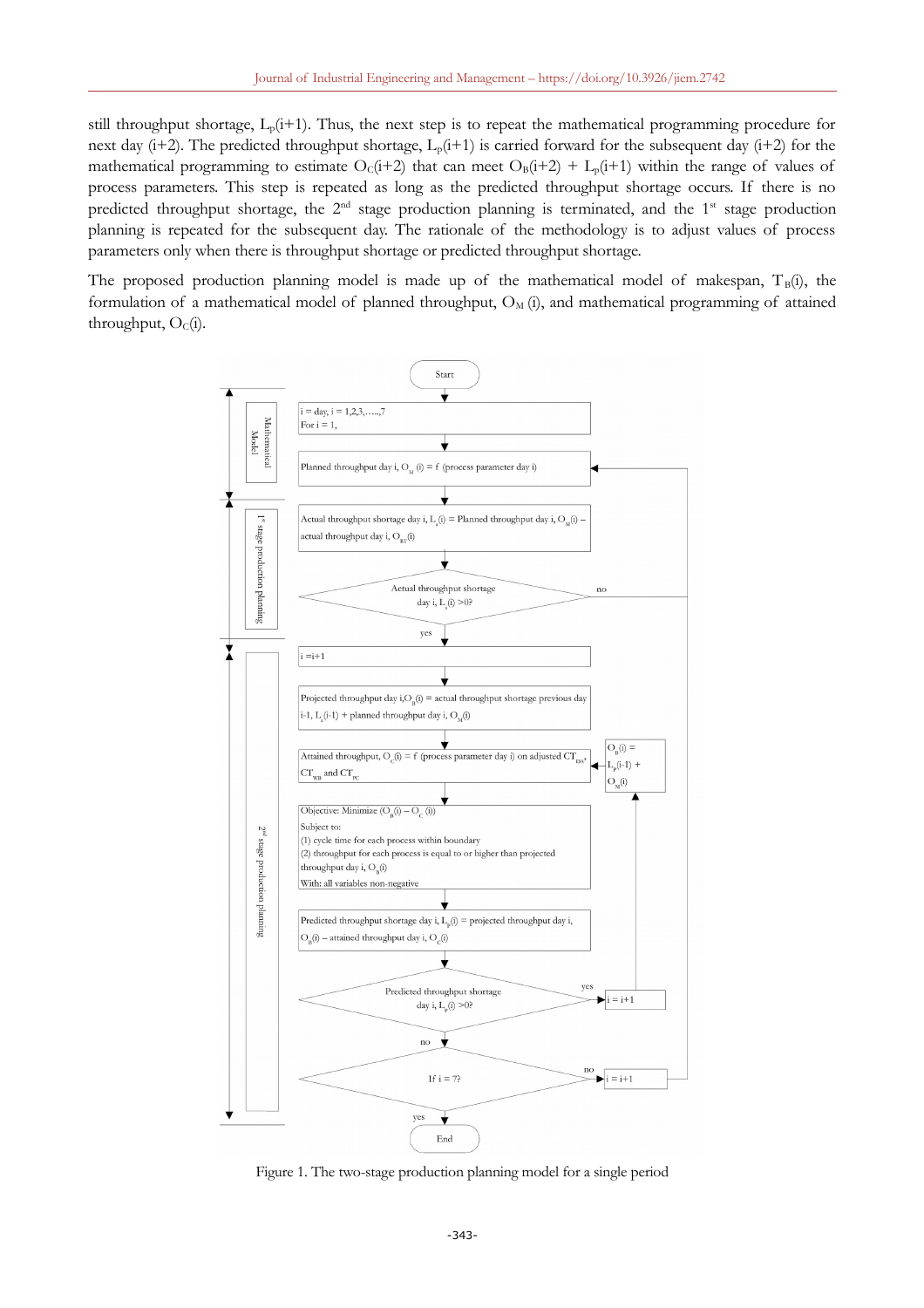# **3. Model Development through a Case Study**

The case study was carried out in a semiconductor assembly line which consisted of three die attach machines, four oven cure machines, nine wire bond machines, and three pre-cap inspection machines. Figure 2 shows the process flow and the corresponding parameters in each process.



Figure 2. The process parameters for a semiconductor assembly line

Referring to Figure 2, the first process is Die Attach, where the machine processes the wafer into unit form. Each Die Attach machine processes one wafer at a time. The completed units are accumulated in batches before transferred to the next process, Oven Cure, where batches are placed in an oven for curing. Then, the batches are transferred to the next process, Wire Bond, where a wire was placed starting from the die to the lead frame of each unit. The Wire Bond machine processes one unit at one time. The completed units are accumulated in batches before it is sent to the next process, Pre-Cap Inspection, where the quality of each physical unit is inspected. The Pre-Cap Inspection machine inspects one unit at a time, and completed units are accumulated in batches before sent to the next process. In this study, the system ends when the batch completes the Pre-Cap Inspection. Setup is performed once during Die Attach and Wire Bond at the start of each day. An Oven Cure machine can accommodate up to eight batches at a time. No set up is required in Oven Cure and Pre-Cap Inspection.

The following stage is to identify the range of values of the process parameters. Table 1 shows the classification of process parameters and their values. The raw data is collected from the manufacturing system database throughout 30 days. The raw data are fitted into normal distribution (for cycle time) and exponential distribution (for downtime duration, downtime frequency and setup time) (Gandhi & Harchol-Balter, 2009). 95% confidence interval of the distribution determines the two levels of the process parameters which are the minimum and maximum. The two levels are further used in setting the range of allowable values during mathematical programming at the 2<sup>nd</sup> stage.

|                                                   |         | Value  |                          |        |
|---------------------------------------------------|---------|--------|--------------------------|--------|
| <b>Input Parameters</b>                           | Unit    | Low    | Middle                   | High   |
| Cycle Time Die Attach ( $CTDA$ )                  | seconds | 2.8072 | $\overline{\phantom{a}}$ | 2.9460 |
| Cycle Time Wire Bond (CT <sub>WB</sub> )          | seconds | 6.0902 |                          | 6.4609 |
| Cycle Time Pre-Cap Inspection (CT <sub>PC</sub> ) | seconds | 0.9882 |                          | 1.0498 |
| Downtime Duration Die Attach (DD <sub>DA</sub> )  | seconds | 2141   | $\overline{\phantom{a}}$ | 4391   |
| Downtime Duration Wire Bond (DD <sub>WB</sub> )   | seconds | 1364   |                          | 2797   |
| Downtime Frequency Die Attach (DF <sub>DA</sub> ) | minutes | 1066   |                          | 2187   |
| Downtime Frequency Wire Bond (DF <sub>WB</sub> )  | minutes | 1421   |                          | 2193   |
| Setup Time Die Attach ( $STDA$ )                  | seconds | 2957   | $\overline{\phantom{a}}$ | 6063   |
| Setup Time Wire Bond (ST <sub>WB</sub> )          | seconds | 1324   |                          | 2714   |
| Batch size (Q)                                    | unit    | 2200   | 3080                     | 11264  |
| Cycle Time Oven Cure ( $CT_{OC}$ )                | seconds |        |                          | 7200   |

Table 1. Values of Process Parameters Classification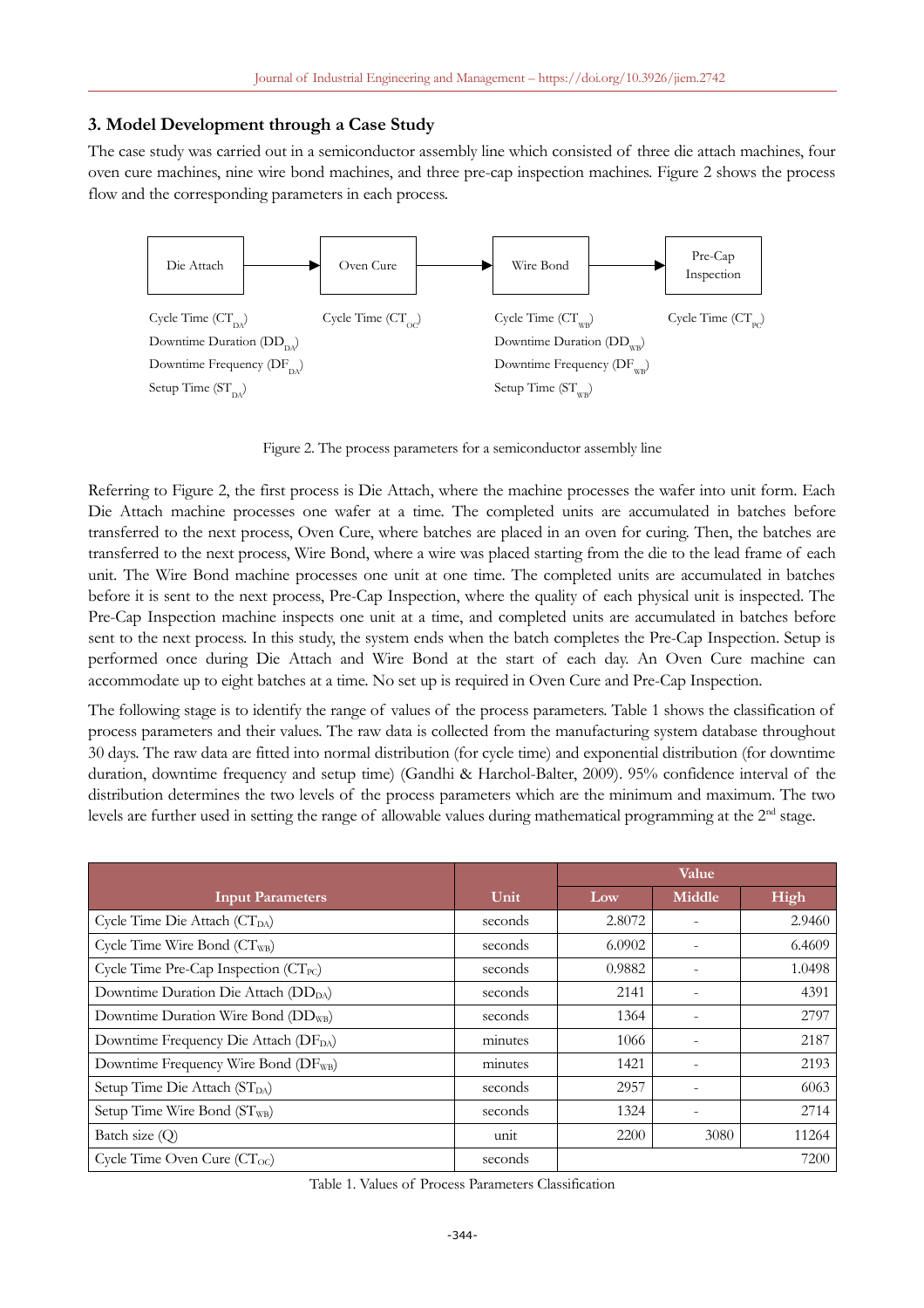The next step is to develop a mathematical model of makespan,  $T_B$  and planned throughput,  $O_M$  using regression. The planned throughput,  $O_M$  is defined as the total time available in the system divided by the processing time of a unit in the system (Salvendry, 2007; Khan, 2007; Telsang, 2010). The planned throughput,  $O<sub>M</sub>$  can be written as shown in Equation (1).

$$
O_M = \frac{T_{\text{TOTAL}}}{T_{\text{UNIT}}} \tag{1}
$$

Where:

 $O_M$  = planned throughput per day  $T_{\text{TOTAL}}$  = total time available per day  $T<sub>UNIT</sub> = processing time per unit$ 

The processing time per unit is the makespan,  $T_B$  divided by the batch size Q. The makespan,  $T_B$  is the total length of processing time when all jobs of batch size Q have finished processing.  $T_B$  is obtained through data collection of 1536 experiment runs  $(2^9 \times 3^1 \times 1^1 = 1536)$  collected from Pro-Model simulation model. The simulation model is built to represent the integrated processes of the semiconductor assembly line, and the process parameters from Table 1 are inserted into the model to obtain  $T_b$  for each run. O<sub>M</sub> can now be calculated using Equation (2).

$$
O_M = \frac{T_{\text{total}} \times Q}{T_R} \tag{2}
$$

Where:

 $O_M$  = planned throughput per day  $T_{\text{TOTAL}}$  = total time available per day  $Q =$  batch size  $T_B$  = makespan

The full factorial runs of  $T_B$  is inserted into statistical JMP software to formulate a regression model.  $T_B$  as a function of process parameters is shown in Equation (3).

$$
TB = 7187.5725 + 387.1239 \frac{[CT_{DA} - 2.8766]}{0.0694} + 1008.0011 \frac{[CT_{WB} - 6.2756]}{0.1854} + 157.9690 \frac{[CT_{pc} - 1.019]}{0.0308} + 9.5167 \frac{[DD_{DA} - 3266]}{1125} + 3.9325 \frac{[DD_{WB} - 2080.5]}{716.5} + 2.4477 \frac{[DF_{DA} - 1626.5]}{560.5} - 0.1807 \frac{[DF_{WB} - 1807]}{386} - 3.867 \frac{[DF_{WB} - 1807]}{386} - 0.1807 \frac{[DF_{WB} - 1807]}{386} - 0.1807 \frac{[DF_{WB} - 1807]}{386} - 0.1807 \frac{[DF_{WB} - 1807]}{386} - 0.1807 \frac{[DF_{WB} - 1807]}{386} - 0.1807 \frac{[DF_{WB} - 1807]}{386} - 0.1807 \frac{[DF_{WB} - 1807]}{386} - 0.1807 \frac{[DF_{WB} - 1807]}{386} - 0.1807 \frac{[DF_{WB} - 1807]}{386} - 0.1807 \frac{[DF_{WB} - 1807]}{386} - 0.1807 \frac{[DF_{WB} - 1807]}{386} - 0.1807 \frac{[DF_{WB} - 1807]}{386} - 0.1807 \frac{[DF_{WB} - 1807]}{386} - 0.1807 \frac{[DF_{WB} - 1807]}{386} - 0.1807 \frac{[DF_{WB} - 1807]}{386} - 0.1807 \frac{[DF_{WB} - 1807]}{386} - 0.1807 \frac{[DF_{WB} - 1807]}{386} - 0.1807 \frac{[DF_{WB} - 1807]}{386} - 0.1807 \frac{[DF_{WB} -
$$

Where:

 $T_B$  = makespan  $CT<sub>DA</sub>$  = cycle time Die Attach  $CT_{WB}$  = cycle time Wire Bond  $CT_{PC}$  = cycle time Pre-Cap Inspection  $DD<sub>DA</sub> =$  downtime duration Die Attach  $DD<sub>WB</sub> =$  downtime duration Wire Bond  $DF<sub>DA</sub> =$  downtime frequency Die Attach  $DF_{WB} =$  downtime frequency Wire Bond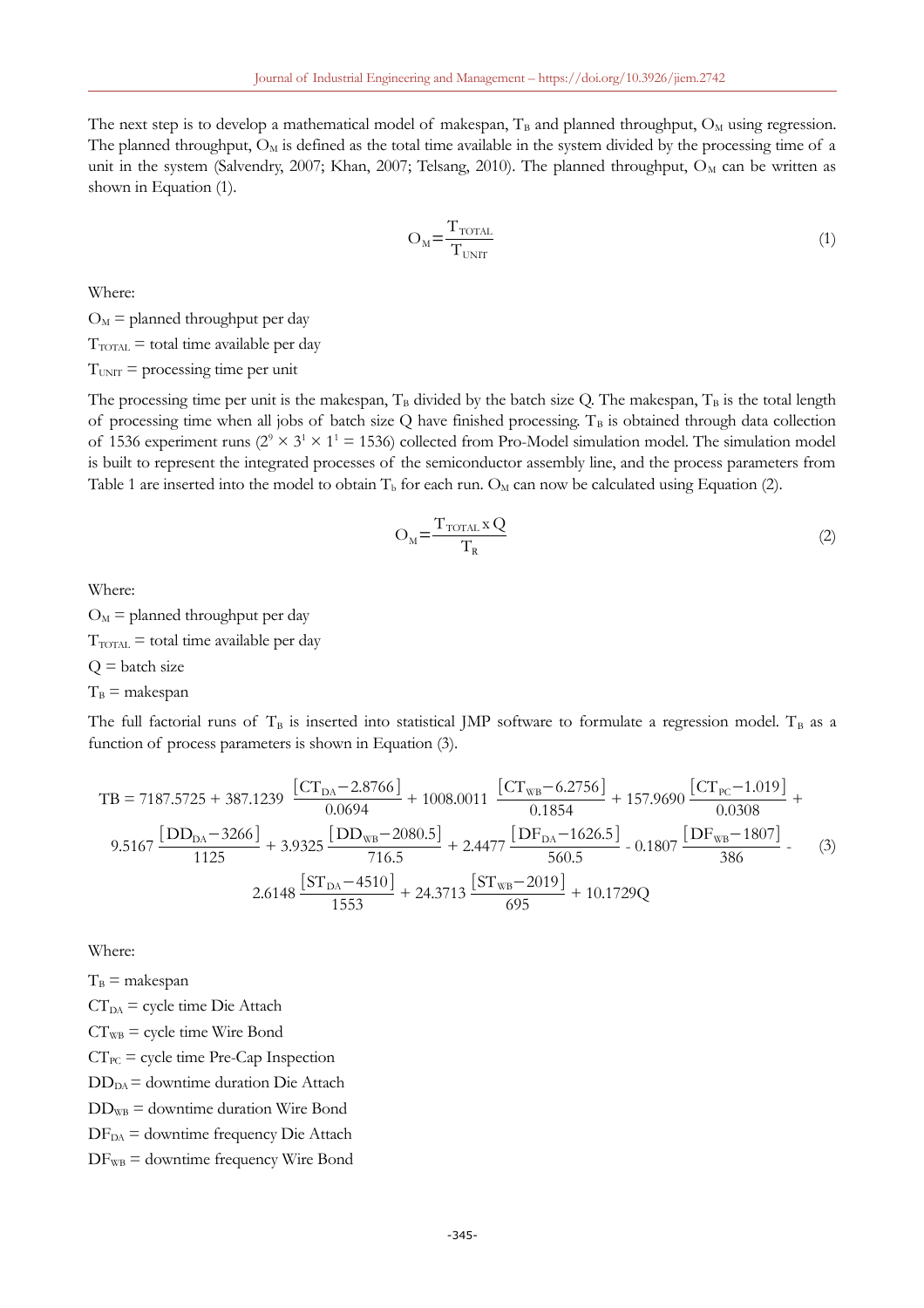$ST<sub>DA</sub>$  = setup time Die Attach  $ST_{WB}$  = setup time Wire Bond  $Q =$  batch size

TTOTAL is defined as the total time available per day in the system (Salvendry, 2007; Khan, 2007; Telsang, 2010). T<sub>TOTAL</sub> is the summation of the individual process time available minus the setup time for each day. M is defined as the number of machines available at each process based on the process with the least capacity in the system.  $T_D$  is defined as the maximum time per day.  $A_{DA}$  is defined as machine availability for Die Attach, and  $A_{WB}$  is defined as machine availability for a Wire Bond.

The total time available per day in the system,  $T_{\text{TOTAL}}$  is written as shown in Equation (4):

$$
T_{\text{TOTAL}} = ((T_{\text{D}} - ST_{\text{DA}})(A_{\text{DA}}) + (T_{\text{D}})(1) + (T_{\text{D}} - ST_{\text{WB}})(A_{\text{WB}})) + (T_{\text{D}})(1)) \times (M) \tag{4}
$$

Where:

 $T_D$  = maximum time per day  $ST<sub>DA</sub>$  = setup time Die Attach  $ST_{WB}$  = setup time Wire Bond  $A_{DA}$  = Die Attach availability

 $A_{WB}$  = Wire Bond availability

 $M =$  number of machine available based on the process with least capacity in the system

The availability at Oven Cure and Pre-Cap Inspection is one because there is no downtime defined for these two processes. Besides, no setup is required during Oven Cure and Pre-Cap Inspection. Machine availability, A is defined in Equation (5) (Salvendry, 2007; Khan, 2007; Telsang, 2010).

$$
A = \frac{MTBF}{MTBF + MTTR}
$$
 (5)

MTTR is defined in Equation (6):

$$
MTTR = \frac{Machine\,Downtime\,Duration}{Machine\, Frequency} = \frac{DD_{P}}{\left(\frac{DF_{P}}{1440}\right)}
$$
(6)

1440 minutes = 24 hours  $\times$  60 minutes; p = WB (Wire Bond) or DA (Die Attach);

MTBF is defined in Equation (7):

MTBF = 
$$
\frac{86400 - \text{Machine Downtime Duration}}{\text{Machine Downtime Frequency}} = \frac{86400 - \text{DD}_p}{\left(\frac{\text{DF}_p}{1440}\right)}
$$
 (7)

86400 seconds = 24 hours  $\times$  60 minutes  $\times$  60 seconds; p = WB (Wire Bond) or DA (Die Attach);

Equation (6) and Equation (7) are substituted in Equation (5) and is written as shown in Equation (8).

$$
A = \frac{86400 - DD_{P}}{86400}
$$
 (8)

Equation (3), Equation (4) and Equation (8) are incorporated into Equation (2) where the planned throughput,  $O_M$ as a function of input parameters is written as shown in Equation (9):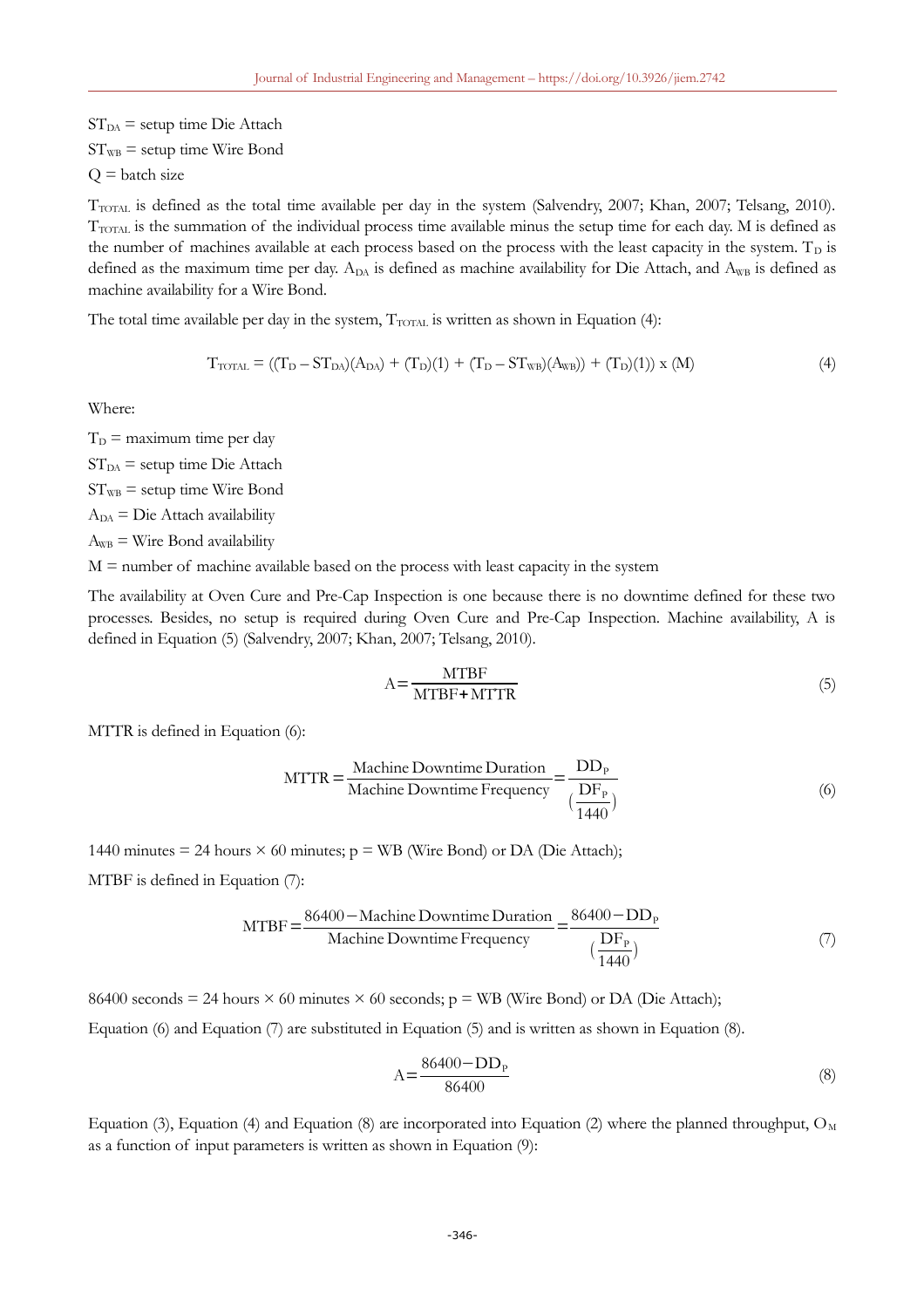$$
O_{M} = \frac{\left((T_{D}-ST_{DA})\left(\frac{86400-DD_{DA}}{86400}\right)+\left(T_{D}\right)\left(1\right)+\left(T_{D}-ST_{WB}\right)\left(\frac{86400-DD_{WB}}{86400}\right)+\left(T_{D}\right)\left(1\right)\right)}{7187.5725+3871239\frac{\left[CT_{DA}-2.8766\right]}{0.0694}+10+080011\frac{\left[CT_{WB}-6.2756\right]}{0.1854}+157.9690\frac{\left[CT_{pc}-1.019\right]}{0.0308}}}{1125} + 9.5167\frac{\left[DD_{DA}-3266\right]}{1125}+3.9325\frac{\left[DD_{WB}-2080.5\right]}{716.5}+2.4477\frac{\left[DF_{DA}-31626.5\right]}{560.5}-0.1807\frac{\left[DF_{WB}-1807\right]}{386}}{386}
$$

$$
2.6148\frac{\left[ST_{DA}-4510\right]}{1553}+24.3713\frac{\left[ST_{WB}-2019\right]}{695}+10.1729Q
$$

### **Step 1: 1st Stage of Production Planning**

The validity of the model is tested in three different periods. A single period of the model is defined as seven days  $(n = 7)$  where day i  $(i = 1,2,3,...,7)$ . For day 1  $(i=1)$ ,  $O<sub>M</sub>(1)$  is estimated based on Equation (9) as a function of process parameters of day 1. The planned throughput,  $O_M(1)$  is compared with actual throughput,  $O_{RT}(1)$ , to assess if there is actual throughput shortage, L<sub>a</sub>(1). If  $O_{RT}(1) > O_{M}(1)$ , there is no actual throughput shortage and the planned throughput, for day 2,  $O_M(2)$  is estimated using Equation (9). If there is actual throughput shortage in day 1, where  $O_{RT}(1) \leq O_M(1)$ ,  $L_a(1)$  will be carried forward to the 2<sup>nd</sup> stage of production planning for day 2. Generally, if the actual throughput shortage for day i,  $L_a(i)$  is zero or negative, the planned throughput for day (i+1),  $O_M(i+1)$ is estimated using Equation (9). On the other hand, if the actual throughput shortage of day i,  $L_a(i)$  is positive, the throughput shortage will be carried forward to the  $2<sup>nd</sup>$  stage of production planning for day i+1.

### **Step 2: 2nd Stage of Production Planning**

2<sup>nd</sup> stage of production planning is involved when there is throughput shortage incurred at the 1<sup>st</sup> stage of production planning. In the 2<sup>nd</sup> stage of production planning, the projected throughput of the day i+1,  $O_B(i+1)$  is the sum of actual throughput shortage from previous day i,  $L_a(i)$  and planned throughput of the day i+1,  $O_M(i+1)$ . The cycle time of the processes ( $CT_{DA}$ ,  $CT_{WB}$  and  $CT_{PC}$ ) need to be adjusted to ensure  $O_B(i)$  is met. The attained throughput for day i+1,  $O_c(i+1)$  is a function of the adjusted cycle time values ( $CT_{DA}$ ,  $CT_{WB}$  and  $CT_{PC}$ ) obtained by mathematical programming. This is because the cycle time can be controlled while the downtime and setup time are stochastic, hence impractical to be manipulated. The cycle time can be controlled by the machine settings, such as by changing the delay time or by adjusting the movement mechanism of the machine parts.  $O_B(i+1)$  is obtained using Equation (10).

If 
$$
O_M(i) - O_{RT}(i) > 0
$$
, then  $O_B(i+1) = O_M(i+1) + O_M(i) - O_{RT}(i)$  (10)

In the mathematical programming development, the objective function is to minimize the difference between attained throughput of day i+1,  $O_C(i+1)$  and projected throughput of day i+1,  $O_B(i+1)$ .

The mathematical programming model in the  $2<sup>nd</sup>$  stage of the model is formulated as follows in Equation (11) to Equation (20):

Objective function:

Minimize OM(i+1) + (OM(i) – ORT(i)) - 
$$
\frac{T_{\text{TOTAL}} \times Q}{T_B}
$$
 (11)

Constraints:

$$
CTDA(i+1) \ge 2.8072
$$
\n
$$
(12)
$$

$$
CTDA(i+1) \le 2.9460
$$
\n
$$
(13)
$$

$$
CT_{WB}(i+1) \ge 6.0902\tag{14}
$$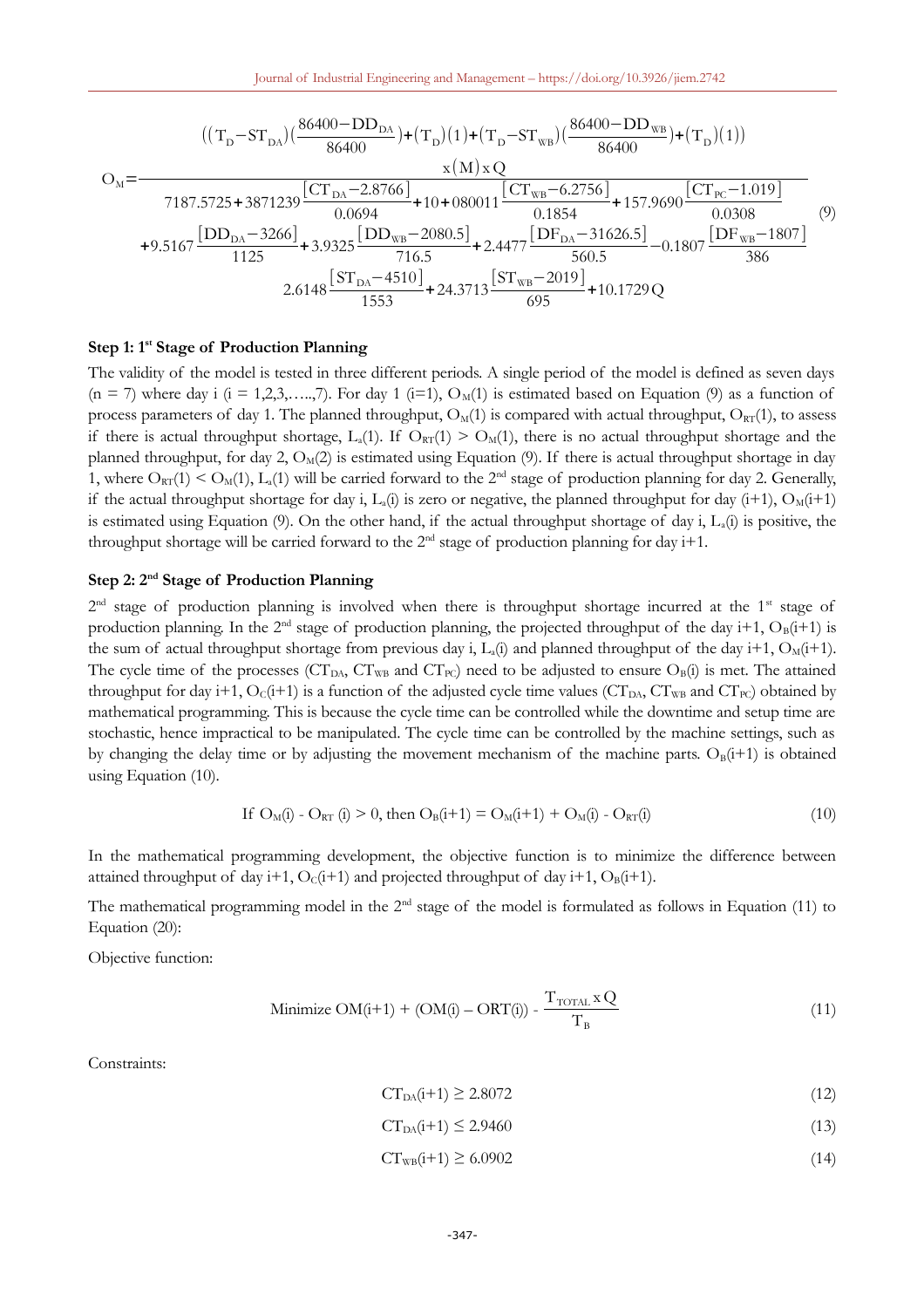$$
CT_{WB}(i+1) \le 6.4609\tag{15}
$$

$$
CT_{PC}(i+1) \ge 0.9882\tag{16}
$$

$$
CT_{PC}(i+1) \le 1.0498\tag{17}
$$

$$
\left[\frac{\left[\left(86400 - ST_{DA}(i+1)\right)x\left(86400 x\left(86400 - DD_{DA}(i+1)\right)\right)\right]}{CT_{DA}(i+1)}\right]x\,3 \geq O_B(i+1) \tag{18}
$$

$$
\left[\frac{[(86400 - ST_{\rm WB}(i+1)) \times (86400 \times (86400 - DD_{\rm WB}(i+1)))]}{CT_{\rm WB}(i+1)}\right] \times 9 \ge O_{\rm B}(i+1) \tag{19}
$$

$$
\left[\frac{(86400 \times 1)}{\mathrm{CT}_{\mathrm{PC}}(i+1)}\right] \times 3 \ge \mathrm{O}_{\mathrm{B}}(i+1) \tag{20}
$$

Equation (11) states that the objective function is to minimise the difference between the attained throughput of day i+1,  $O_C(i+1)$  and the projected throughput of day i+1,  $O_B(i+1)$ . Equation (12) to Equation (17) ensures that the cycle times fall within the boundary of the allowable values defined in Table 1. Equation (18) to Equation (20) ensures that the throughput for each process is at least equal or higher than  $O_B(i+1)$ . Equation (18) to Equation (20) is important to validate whether  $O_C(i+1)$  can meet  $O_B(i+1)$ .

If there is no additional predicted throughput shortage, the planned throughput for subsequent day i+2,  $O<sub>M</sub>(i+2)$  isestimated using 1<sup>st</sup> stage of production planning. If  $(O_B(i+1) - O_C(i+1))$  for day i+1 is positive, there is additional predicted throughput shortage at the 2<sup>nd</sup> stage of production planning. The predicted throughput shortage is carried forward to the subsequent day, and the  $2<sup>nd</sup>$  stage of production planning is repeated for day i+2 where  $O_c(i+2)$  is estimated to meet  $O_b(i+2)$  using mathematical programming. The model is valid for multiple-period as long as the process parameters in each period fall within the range of values shown in Table 1. Three different periods of real-time data are collected to validate the model in a real-time scenario. Each period consists of seven days.

# **4. Validation of the Proposed Production Planning Model**

#### **Case Study 1: Period 1**

Table 2 shows the production planning data obtained for the 1<sup>st</sup> period of 7 days. For day 1 in the 1<sup>st</sup> stage of production planning,  $O<sub>M</sub>(1)$  is estimated at 81412 units.  $O<sub>RT</sub>(1)$  is 77982 units. Since  $O<sub>M</sub>(1)$  is higher than  $O<sub>RT</sub>(1)$ , there is throughput shortage; thus the throughput shortage of day 1,  $(L_a(1)=3430$  units) is carried forward to the  $2^{nd}$ stage of production planning. For day 2,  $O_M(2)$  is estimated at 72110 units. The throughput shortage from day 1,  $L_a(1)$  is added to the planned throughput of day 2,  $O_M(2)$ .  $O_B(2)$  is calculated as  $O_M(2) + L_a(1)$  where it is equal to 75539 units. In the  $2<sup>nd</sup>$  stage, the mathematical programming assessed the adjusted cycle time within the boundary shown in Table 1 and estimated  $O_c(2)$  as 75539 units. Since  $O_c(2)$  is equal to  $O_B(2)$ , there is no predicted throughput shortage that is required to be carried forward to the next day  $(i=3)$ .

For day 3 in the 1<sup>st</sup> stage of production planning,  $O_M(3)$  is estimated at 90693 units.  $O_{RT}(1)$  is 86452 units. Since  $O_M(3)$  is higher than  $O_{RT}(3)$ , there is throughput shortage; thus the throughput shortage of day 3,  $(L_a(3)=4241)$ units) is carried forward to the  $2<sup>nd</sup>$  stage of production planning. For day 4,  $O<sub>M</sub>(4)$  is estimated at 70974 units. The throughput shortage from day 3,  $L_a(3)$  is added to the planned throughput of day 4,  $O_M(4)$ .  $O_B(4)$  is calculated as  $O_M(4)$  + L<sub>a</sub>(3) where it is equal to 75215 units. In the 2<sup>nd</sup> stage, the mathematical programming assessed the adjusted cycle time within the boundary shown in Table 1 and estimated  $O_C(4)$  as 75215 units. Since  $O_C(4)$  is equal to  $O_B(4)$ , there is no predicted throughput shortage that is required to be carried forward to the next day ( $i=5$ ).

 $O_M(5)$  is estimated at 72538 units, and  $O_{RT}(5)$  is 59321 units. Since  $O_M(5)$  is higher than  $O_{RT}(5)$ , there is throughput shortage; thus the throughput shortage of day 5,  $(L_a(5)=13217$  units) is carried forward to the  $2^{nd}$  stage of production planning. For day 6,  $O<sub>M</sub>(6)$  is estimated at 78620 units. The throughput shortage from day 5,  $L<sub>a</sub>(5)$  is added to the planned throughput of day 6,  $O_M(6)$ .  $O_B(6)$  is calculated as  $O_M(6) + L_a(5)$  where it is equal to 91837 units. In the 2<sup>nd</sup> stage, the mathematical programming assessed the adjusted cycle time within the boundary shown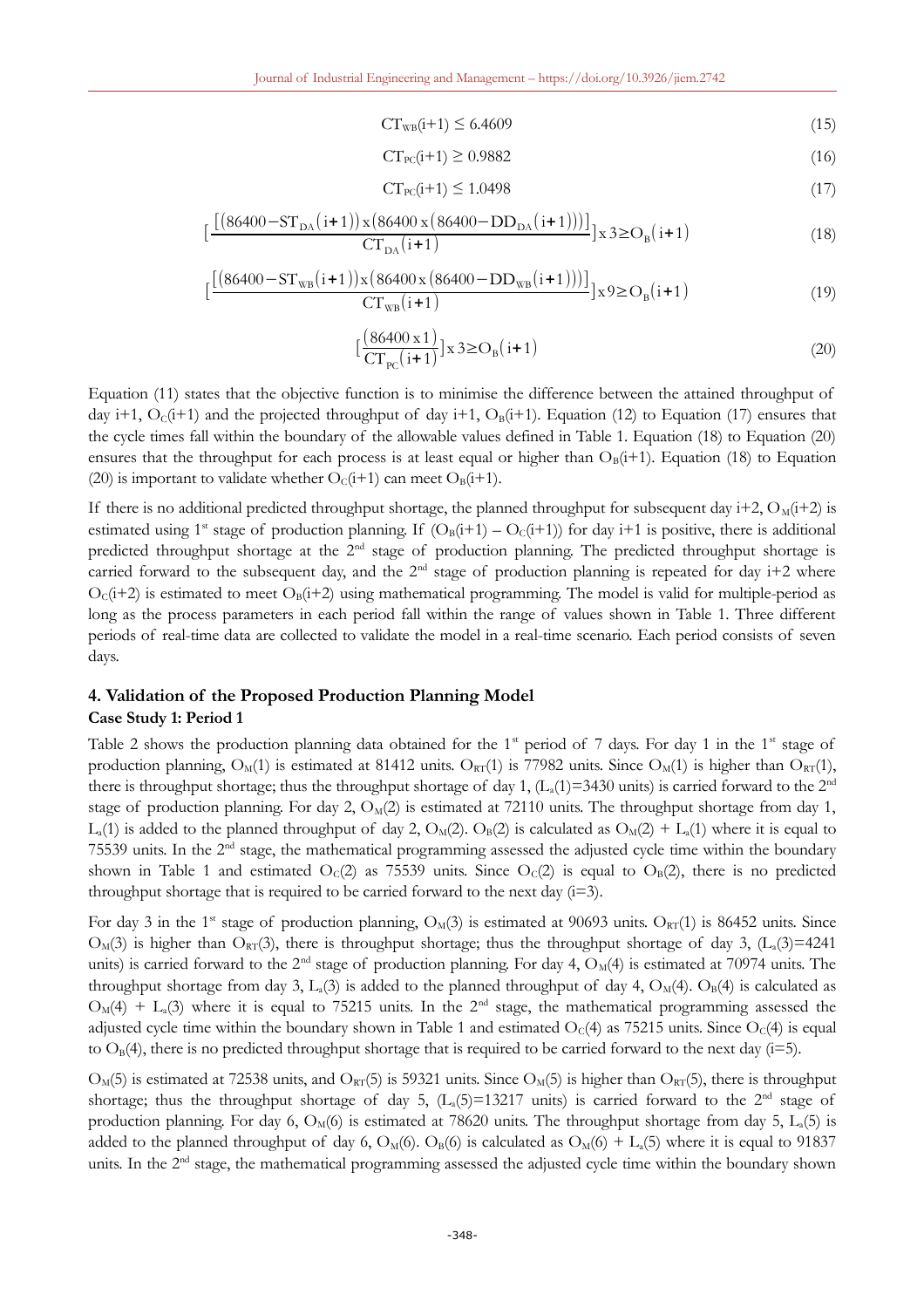in Table 1 and estimated  $O_c(6)$  as 91837 units. Since  $O_c(6)$  is equal to  $O_B(6)$ , there is no predicted throughput shortage that is required to be carried forward to the next day  $(i=7)$ .

For day 7,  $O_M(7)$  is estimated at 92051 units, and  $O_{\text{RT}}(7)$  is 73100. Since  $O_M(7)$  is higher than  $O_{\text{RT}}(7)$ , there is throughput shortage; thus the throughput shortage of day 7,  $(L_a(7)=18951$  units) is carried forward to the 2<sup>nd</sup> stage of production planning for day 8. Since the case study is limited to seven days period, the analysis stops at this point.

|                          | <b>Process</b>            | Day                      |                |                          |                |                          |                |                |
|--------------------------|---------------------------|--------------------------|----------------|--------------------------|----------------|--------------------------|----------------|----------------|
|                          | Variables                 | $\overline{1}$           | $\overline{2}$ | $\overline{\mathbf{3}}$  | $\overline{4}$ | $\overline{5}$           | $\overline{6}$ | $\overline{7}$ |
|                          | $CT_{DA}$                 | 2.8346                   | 2.907          | 2.9342                   | 2.8936         | 2.9046                   | 2.8971         | 2.8378         |
|                          | $CT_{OC}$                 | 7200                     | 7200           | 7200                     | 7200           | 7200                     | 7200           | 7200           |
|                          | $CT_{WB}$                 | 6.1796                   | 6.3721         | 6.1890                   | 6.3850         | 6.2920                   | 6.2297         | 6.2860         |
|                          | $CT_{PC}$                 | 0.9973                   | 1.0256         | 1.0200                   | 1.0450         | 1.0123                   | 1.0150         | 1.0190         |
|                          | $DD_{DA}$                 | 2241                     | 3190           | 2845                     | 3986           | 4097                     | 3967           | 2988           |
|                          | $DD$ <sub>WB</sub>        | 1599                     | 1987           | 2366                     | 1822           | 1769                     | 2544           | 1479           |
|                          | $\rm DF_{DA}$             | 1601                     | 2067           | 1339                     | 1845           | 1937                     | 2080           | 2065           |
|                          | $DF_{WB}$                 | 1790                     | 1544           | 1988                     | 1756           | 2147                     | 2079           | 1655           |
| 1 <sup>st</sup> stage    | $ST_{DA}$                 | 3867                     | 3099           | 5427                     | 4635           | 4906                     | 3782           | 3056           |
|                          | $ST_{\rm WB}$             | 1436                     | 1788           | 1867                     | 2090           | 1645                     | 2654           | 2017           |
|                          | $\mathbf M$               | $\overline{3}$           | 3              | $\mathfrak{Z}$           | 3              | 3                        | 3              | 3              |
|                          | $T_{\text{TOTAL}}$        | 994433                   | 992858         | 979236                   | 980697         | 981625                   | 980148         | 993847         |
|                          | Q                         | 3080                     | 2200           | 11264                    | 2200           | 2200                     | 3080           | 11264          |
|                          | $O_M$                     | 81412                    | 72110          | 90693                    | 70974          | 72538                    | 78620          | 92051          |
|                          | $O_{RT}$                  | 77982                    | 59124          | 86452                    | 58429          | 59321                    | 72128          | 73100          |
|                          | $L_{\rm a}$               | 3430                     | 12986          | 4241                     | 12545          | 13217                    | 6492           | 18951          |
| 2 <sub>nd</sub><br>stage | $\mathrm{O}_\mathrm{B}$   | $\overline{\phantom{a}}$ | 75539          | $\frac{1}{2}$            | 75215          | $\overline{\phantom{a}}$ | 91837          | $\blacksquare$ |
|                          | $\mathcal{O}_\text{C}$    |                          | 75539          | $\overline{\phantom{a}}$ | 75215          | $\overline{\phantom{a}}$ | 91837          |                |
|                          | $L_{p}$                   | $\blacksquare$           | $\overline{0}$ | $\blacksquare$           | $\Omega$       | $\overline{\phantom{a}}$ | $\theta$       | ÷,             |
|                          | Adjusted CT <sub>DA</sub> | $\bar{a}$                | 2.8072         | $\frac{1}{2}$            | 2.8693         | $\frac{1}{2}$            | 2.0670         | ÷,             |
|                          | Adjusted CT <sub>WB</sub> | $\bar{a}$                | 6.2568         | $\equiv$                 | 6.0902         | $\frac{1}{2}$            | 6.0902         | $\bar{a}$      |
|                          | Adjusted CT <sub>PC</sub> |                          | 0.9882         |                          | 1.0498         |                          | 0.9882         |                |

Table 2. 1<sup>st</sup> Stage and 2<sup>nd</sup> Stage of Production Planning for 1<sup>st</sup> Period

#### **Case Study 2: Period 2**

Table 3 shows the production planning data obtained for the 2<sup>nd</sup> period for 7 days. For day 1 in the 1<sup>st</sup> stage of production planning,  $O_M(1)$  is estimated at 90772 units.  $O_{RT}(1)$  is 85756 units. Since  $O_M(1)$  is higher than  $O_{\text{RT}}(1)$ , there is throughput shortage; thus the throughput shortage of day 1,  $(L_a(1)=5016$  units) is carried forward to the 2<sup>nd</sup> stage of production planning. For day 2,  $O<sub>M</sub>(2)$  is estimated at 78789 units. The throughput shortage from day 1, L<sub>a</sub>(1) is added to the planned throughput of day 2, O<sub>M</sub>(2). O<sub>B</sub>(2) is calculated as O<sub>M</sub>(2) +  $L_a(1)$  where it is equal to 83805 units. In the  $2<sup>nd</sup>$  stage, the mathematical programming assessed the adjusted cycle time within the boundary shown in Table 1 and estimated  $O_c(2)$  as 81257 units. Since  $O_c(2)$  is lower than  $O_B(2)$ , there is a predicted throughput shortage that is required to be carried forward to the next day (i=3).  $L_p(2)$  is 2548 units.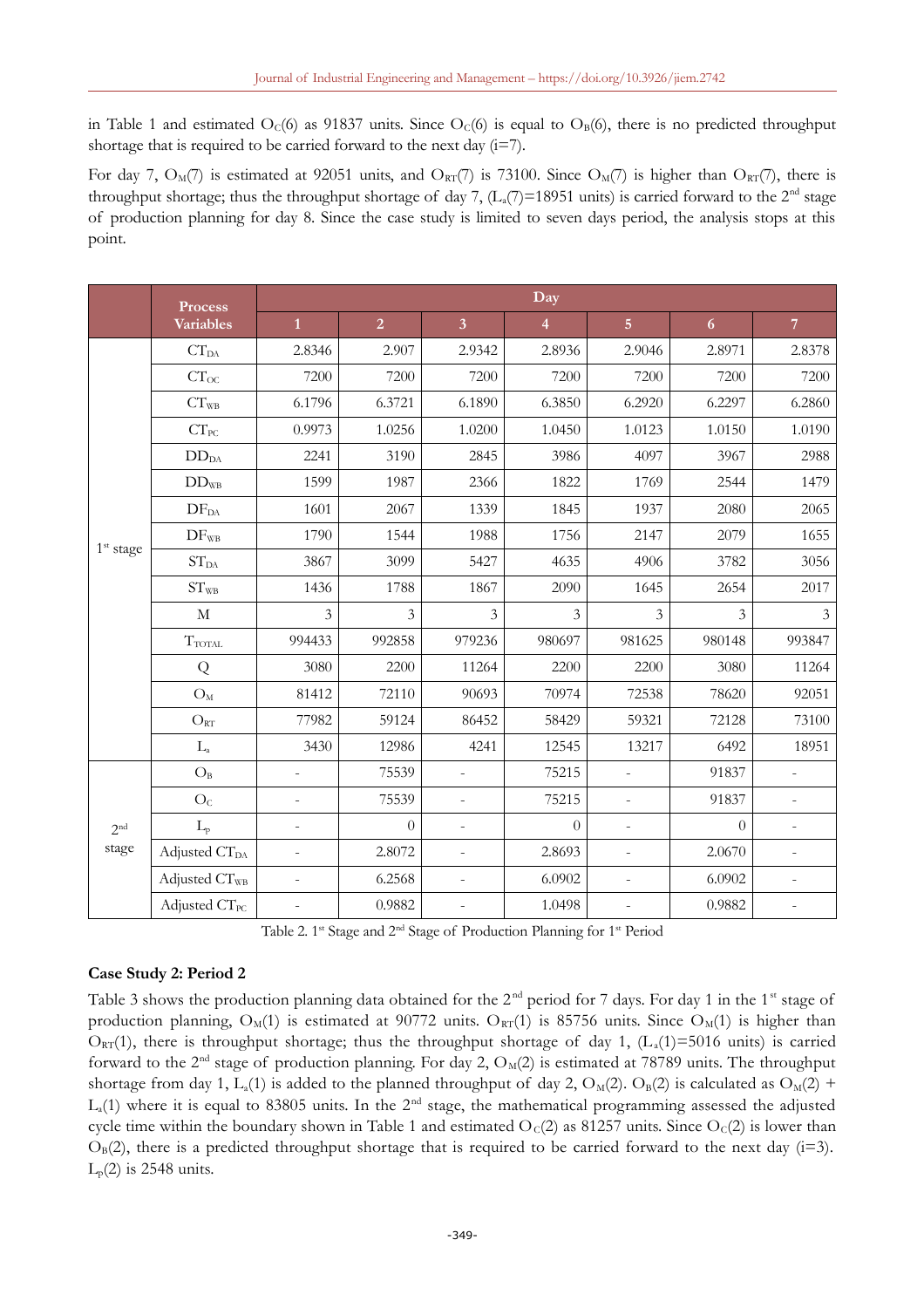$O<sub>M</sub>(3)$  is estimated at 80136 units. The predicted throughput shortage from day 2,  $L<sub>p</sub>(2)$  is added to the planned throughput of day 3,  $O_M(3)$ .  $O_B(3)$  is calculated as  $O_M(4) + L_p(3)$  where it is equal to 82684 units. In the 2<sup>nd</sup> stage, the mathematical programming assessed the adjusted cycle time within the boundary shown in Table 1 and estimated  $O_c(3)$  as 81980 units. Since  $O_c(3)$  is lower than  $O_B(3)$ , there is a predicted throughput shortage that is required to be carried forward to the next day  $(i=4)$ . L<sub>p</sub>(3) is 704 units.

|                       | <b>Process</b>            | Day                      |                |                         |                         |                          |                |                          |
|-----------------------|---------------------------|--------------------------|----------------|-------------------------|-------------------------|--------------------------|----------------|--------------------------|
|                       | <b>Variables</b>          | $\overline{1}$           | $\overline{2}$ | $\overline{\mathbf{3}}$ | $\overline{\mathbf{4}}$ | $\overline{5}$           | $\overline{6}$ | $\overline{7}$           |
|                       | $CT_{DA}$                 | 2.8432                   | 2.8342         | 2.9032                  | 2.9178                  | 2.8190                   | 2.8772         | 2.8100                   |
|                       | $CT_{OC}$                 | 7200                     | 7200           | 7200                    | 7200                    | 7200                     | 7200           | 7200                     |
|                       | $CT_{WB}$                 | 6.1901                   | 6.2720         | 6.1126                  | 6.3301                  | 6.1450                   | 6.3021         | 6.2378                   |
|                       | $CT_{PC}$                 | 1.0079                   | 0.9220         | 1.0260                  | 1.0348                  | 0.9972                   | 1.0152         | 1.020                    |
|                       | $DD_{\mathrm{DA}}$        | 3990                     | 4010           | 3720                    | 2899                    | 2690                     | 2477           | 3320                     |
|                       | DD <sub>WB</sub>          | 2265                     | 2740           | 1608                    | 1790                    | 2011                     | 2390           | 2700                     |
|                       | $DF_{DA}$                 | 1205                     | 1580           | 1945                    | 1540                    | 1766                     | 2010           | 2087                     |
|                       | $DF_{WB}$                 | 1742                     | 1823           | 2009                    | 1990                    | 2080                     | 1590           | 1630                     |
| 1 <sup>st</sup> stage | $ST_{DA}$                 | 4932                     | 5109           | 3550                    | 5742                    | 5230                     | 4480           | 5020                     |
|                       | $ST_{WB}$                 | 2430                     | 2054           | 2689                    | 2090                    | 2190                     | 1988           | 1420                     |
|                       | $\mathbf M$               | 3                        | 3              | 3                       | 3                       | 3                        | 3              | 3                        |
|                       | $T_{\rm TOTAL}$           | 975787                   | 975532         | 984679                  | 977745                  | 979935                   | 984775         | 981757                   |
|                       | Q                         | 11264                    | 3080           | 3080                    | 11264                   | 2200                     | 2200           | 3080                     |
|                       | $O_M$                     | 90772                    | 78789          | 80136                   | 89995                   | 75844                    | 72967          | 79716                    |
|                       | $O_{RT}$                  | 85756                    | 73278          | 67341                   | 68945                   | 72677                    | 60832          | 75200                    |
|                       | $L_{\rm a}$               | 5016                     | 5511           | 12795                   | 21050                   | 3167                     | 12135          | 4516                     |
| 2 <sup>nd</sup> stage | $O_B$                     |                          | 83805          | 82684                   | 90699                   | $\overline{\phantom{a}}$ | 76134          | $\overline{\phantom{a}}$ |
|                       | O <sub>C</sub>            |                          | 81257          | 81980                   | 90789                   | $\equiv$                 | 76134          | $\overline{\phantom{a}}$ |
|                       | $L_{p}$                   | $\overline{\phantom{a}}$ | 2548           | 704                     | $-90$                   | $\blacksquare$           | $\overline{0}$ | $\bar{a}$                |
|                       | Adjusted CT <sub>DA</sub> | $\overline{\phantom{a}}$ | 2.8072         | 2.8072                  | 2.9460                  | $\blacksquare$           | 2.8072         | $\overline{\phantom{a}}$ |
|                       | Adjusted CT <sub>WB</sub> | $\overline{\phantom{a}}$ | 6.0902         | 6.0902                  | 6.0902                  | $\bar{a}$                | 6.1722         |                          |
|                       | Adjusted CT <sub>PC</sub> |                          | 0.9882         | 0.9882                  | 1.0498                  |                          | 0.9882         |                          |

Table 3. 1st Stage and 2nd Stage of Production Planning for 2nd Period

 $O<sub>M</sub>(4)$  is estimated at 89995 units. The predicted throughput shortage from day 3,  $L<sub>p</sub>(3)$  are added to the planned throughput of day 4,  $O_M(4)$ .  $O_B(4)$  is calculated as  $O_M(4)+L_p(3)$  where it is equal to 90699 units. In the  $2^{nd}$  stage, the mathematical programming assessed the adjusted cycle time within the boundary shown in Table 1 and estimated  $O<sub>C</sub>(4)$  as 90789 units. Since  $O<sub>C</sub>(4)$  is higher than  $O<sub>B</sub>(4)$ , there is no predicted throughput shortage that is required to be carried forward to the next day  $(i=5)$ .

 $O_M(5)$  is estimated at 75844 units, and  $O_{RT}(5)$  is 72677 units. Since  $O_M(5)$  is higher than  $O_{RT}(5)$ , there is throughput shortage; thus the throughput shortage of day 5,  $(L_4(5)=3167$  units) is carried forward to the  $2<sup>nd</sup>$  stage of production planning. For day 6,  $O_M(6)$  is estimated at 72967 units. The throughput shortage from day 5,  $L_a(5)$  is added to the planned throughput of day 6,  $O_M(6)$ .  $O_B(6)$  is calculated as  $O_M(6) + L_a(5)$  where it is equal to 76134 units. In the 2<sup>nd</sup> stage, the mathematical programming assessed the adjusted cycle time within the boundary shown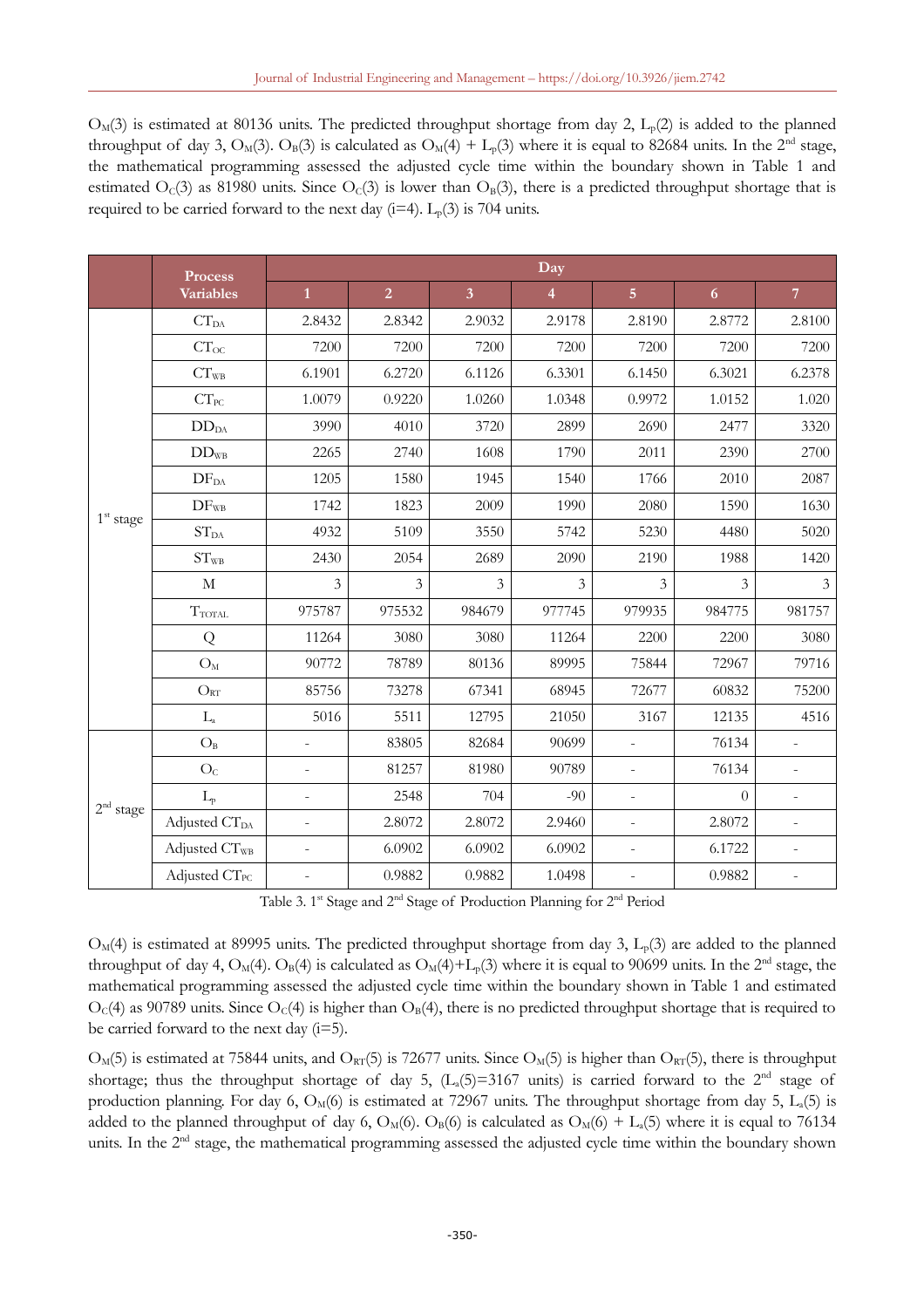in Table 1 and estimated  $O_c(6)$  as 76134 units. Since  $O_c(6)$  is equal to  $O_B(6)$ , there is no predicted throughput shortage that is required to be carried forward to the next day  $(i=7)$ .

For day 7,  $O_M(7)$  is estimated at 79716 units, and  $O_{\text{RT}}(7)$  is 75200. Since  $O_M(7)$  is higher than  $O_{\text{RT}}(7)$ , there is throughput shortage; thus the throughput shortage of day 7,  $(L_a(7)=4516$  units) is carried forward to the 2<sup>nd</sup> stage of production planning for day 8. Since the case study is limited to seven days period, the analysis stops at this point.

### **Case Study 3: Period 3**

Table 4 shows the production planning data obtained for the 3<sup>rd</sup> period for 7 days.

|                       | <b>Process</b>            | Day                      |                          |                         |                |                |                |                |
|-----------------------|---------------------------|--------------------------|--------------------------|-------------------------|----------------|----------------|----------------|----------------|
|                       | <b>Variables</b>          | $\mathbf{1}$             | $\overline{2}$           | $\overline{\mathbf{3}}$ | $\overline{4}$ | $\overline{5}$ | $\overline{6}$ | $\overline{7}$ |
|                       | $CT_{DA}$                 | 2.9328                   | 2.8477                   | 2.8342                  | 2.8146         | 2.9055         | 2.8418         | 2.9181         |
|                       | $CT_{OC}$                 | 7200                     | 7200                     | 7200                    | 7200           | 7200           | 7200           | 7200           |
|                       | $CT_{WB}$                 | 6.2891                   | 6.3310                   | 6.3187                  | 6.1722         | 6.1137         | 6.2671         | 6.1263         |
|                       | $CT_{PC}$                 | 1.0199                   | 0.9977                   | 1.0288                  | 0.9880         | 1.0186         | 0.9883         | 1.0078         |
|                       | $DD_{DA}$                 | 3966                     | 4210                     | 3277                    | 3547           | 4177           | 4091           | 2851           |
|                       | DD <sub>WB</sub>          | 2541                     | 1922                     | 2410                    | 2180           | 2419           | 2655           | 2399           |
|                       | $DF_{DA}$                 | 2019                     | 1579                     | 1368                    | 1392           | 1752           | 2180           | 1611           |
|                       | $\rm DF_{\rm WB}$         | 1762                     | 1934                     | 2076                    | 1855           | 1988           | 1628           | 2070           |
| 1 <sup>st</sup> stage | $ST_{\mathrm{DA}}$        | 5564                     | 5716                     | 4288                    | 4399           | 4980           | 5927           | 3899           |
|                       | $ST_{WB}$                 | 2613                     | 2561                     | 1762                    | 2611           | 2701           | 1677           | 1577           |
|                       | $\mathbf M$               | 3                        | 3                        | 3                       | 3              | 3              | 3              | $\mathfrak{Z}$ |
|                       | $T_{\text{TOTAL}}$        | 993745                   | 994579                   | 1002224                 | 999328         | 994918         | 994747         | 1005139        |
|                       | Q                         | 2200                     | 11264                    | 11264                   | 3080           | 3080           | 11264          | 2200           |
|                       | $\mathrm{O}_\mathrm{M}$   | 72902                    | 91956                    | 92674                   | 82019          | 80998          | 92276          | 76479          |
|                       | $O_{RT}$                  | 74756                    | 87190                    | 66219                   | 77910          | 74198          | 84688          | 63170          |
|                       | $L_{\rm a}$               | $-1854$                  | 4766                     | 26455                   | 4109           | 6800           | 7588           | 13309          |
|                       | $O_{B}$                   | ÷,                       | $\frac{1}{2}$            | 97440                   | 85551          | 83339          | 92795          | ÷,             |
| 2 <sup>nd</sup> stage | O <sub>C</sub>            | $\bar{a}$                | $\overline{\phantom{a}}$ | 93908                   | 83210          | 82820          | 92795          | $\equiv$       |
|                       | $L_{p}$                   | L,                       | $\frac{1}{2}$            | 3532                    | 2341           | 519            | $\theta$       | $\blacksquare$ |
|                       | Adjusted CT <sub>DA</sub> | ä,                       |                          | 2.8072                  | 2.8072         | 2.8072         | 2.8072         |                |
|                       | Adjusted CT <sub>WB</sub> | $\overline{\phantom{0}}$ | $\blacksquare$           | 6.0902                  | 6.0902         | 6.0902         | 6.1872         |                |
|                       | Adjusted CT <sub>PC</sub> | ÷,                       |                          | 0.9882                  | 0.9882         | 0.9882         | 0.9882         |                |

Table 4. 1<sup>st</sup> Stage and 2<sup>nd</sup> Stage of Production Planning for 3<sup>rd</sup> Period

For day 1 in the 1<sup>st</sup> stage of production planning,  $O_M(1)$  is estimated at 72902 units.  $O_{\text{RT}}(1)$  is 74756 units. Since  $O<sub>M</sub>(1)$  is lower than  $O<sub>RT</sub>(1)$ , there is no throughput shortage to be carried to the  $2<sup>nd</sup>$  stage of production planning.

 $O_M(2)$  is estimated at 91956 units, and  $O_{RT}(2)$  is 87190 units. Since  $O_M(2)$  is higher than  $O_{RT}(2)$ , there is throughput shortage; thus the throughput shortage of day 2,  $(L_a(2)=4766$  units) is carried forward to the  $2^{nd}$  stage of production planning. For day 3,  $O_M(3)$  is estimated at 92674 units. The throughput shortage from day 2,  $L_a(2)$  is added to the planned throughput of day 3,  $O_M(3)$ .  $O_B(3)$  is calculated as  $O_M(3) + L_a(2)$  where it is equal to 97440 units. In the 2<sup>nd</sup> stage, the mathematical programming assessed the adjusted cycle time within the boundary shown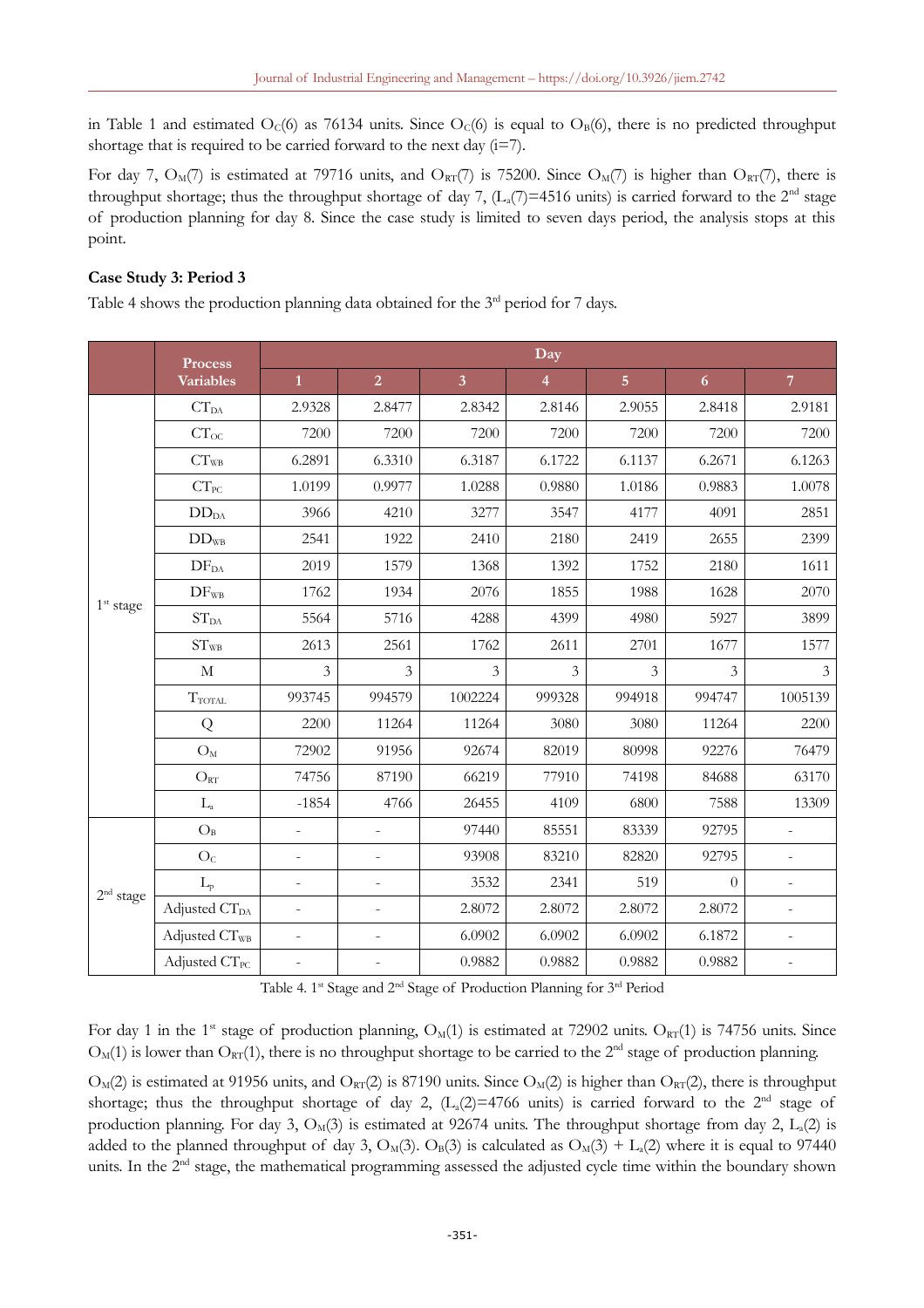in Table 1 and estimated  $O_c(3)$  as 93908 units. Since  $O_c(3)$  is lower than  $O_b(3)$ , there is a predicted throughput shortage that is required to be carried forward to the next day  $(i=4)$ .  $L_p(3)$  is 3532 units.

For day 4,  $O_M(4)$  is estimated at 82019 units. The predicted throughput shortage from day 3,  $L_p(3)$  are added to the planned throughput of day 4, O<sub>M</sub>(4). O<sub>B</sub>(4) is calculated as O<sub>M</sub>(4) + L<sub>p</sub>(3) where it is equal to 85551 units. In the 2<sup>nd</sup> stage, the mathematical programming assessed the adjusted cycle time within the boundary shown in Table 1 and estimated  $O_c(4)$  as 83210 units. When  $O_c(4)$  is lower than  $O_B(4)$ , there is a predicted throughput shortage that is required to be carried forward to the next day  $(i=5)$ . L<sub>p</sub>(4) is 2341 units.

For day 5,  $O_M(5)$  is estimated at 80998 units. The predicted throughput shortage from day 4,  $L_p(4)$  are added to the planned throughput of day 5,  $O_M(5)$ .  $O_B(5)$  is calculated as  $O_M(5) + L_0(4)$  where it is equal to 83339 units. In the 2<sup>nd</sup> stage, the mathematical programming assessed the adjusted cycle time within the boundary shown in Table 1 and estimated  $O_c(5)$  as 82820 units. When  $O_c(5)$  is lower than  $O_B(5)$ , there is a predicted throughput shortage that is required to be carried forward to the next day  $(i=6)$ . L<sub>p</sub>(5) is 519 units.

For day 6,  $O<sub>M</sub>(6)$  is estimated at 92276 units. The predicted throughput shortage from day 5,  $L<sub>p</sub>(5)$  are added to the planned throughput of day 6,  $O_M(6)$ .  $O_B(6)$  is calculated as  $O_M(6) + L_0(5)$  where it is equal to 92795 units. In the 2<sup>nd</sup> stage, the mathematical programming assessed the adjusted cycle time within the boundary shown in Table 1 and estimated  $O<sub>C</sub>(6)$  as 92795 units compare. When  $O<sub>C</sub>(6)$  is equal to  $O<sub>B</sub>(6)$ , there is no predicted throughput shortage that is required to be carried forward to the next day  $(i=7)$ .

For day 7,  $O_M(7)$  is estimated at 76479 units, and  $O_{\text{RT}}(7)$  is 63170. Since  $O_M(7)$  is higher than  $O_{\text{RT}}(7)$ , there is throughput shortage; thus the throughput shortage of day 7,  $(L_a(7)=13309)$  units) is carried forward to the 2<sup>nd</sup> stage of production planning for day 8. Since the case study is limited to seven days period, the analysis stops at this point.

# **5. The Implication of Throughput Shortage Recovery**

Table 5 shows the summary of losses data for each period.

|                                        | Throughput shortage accumulated by day 7 (units) |              |              |  |  |  |
|----------------------------------------|--------------------------------------------------|--------------|--------------|--|--|--|
| <b>Method</b>                          | Case study 1                                     | Case study 2 | Case study 3 |  |  |  |
| Conventional production planning model | 71862                                            | 64190        | 63027        |  |  |  |
| Two-stage production planning model    | 18951                                            | 4516         | 13309        |  |  |  |

Table 5. Summary of losses data for Each Period

Table 2, Table 3, and Table 4 are essentially a simulation of the 2-stage of production planning to analyse throughput shortage occurrence. In the model,  $(O_B-O_C)$  is analogous to  $(O_M-O_{RT})$ .  $(O_B-O_C)$  reflects the condition of throughput shortage if the two-stage production planning model is adopted. Referring to Table 5, the model can reduce the accumulated throughput shortage incurred over a week, based on a comparison of throughput shortage from conventional method (summation of  $L_a$  over the 7 day period) and 2-stage of production planning model  $(L_a)$ on day 7 if  $L_p$  on day 6 is zero or negative, or  $L_p$  on day 7 if  $L_p$  on day 7 is positive).

It is shown that adopting the two-stage production planning model can recover the throughput shortage, but the production capacity always limits the system based on the boundary of process parameters. However, when the real-time throughput is lower than the planned throughput, it is subjected to the throughput shortage recovery mode, causing parameters adjustment to recover the throughput shortage and meet the demand for subsequent day simultaneously. If the adjusted parameters are outside the boundary of process parameters, there is flexibility in production capacity to recover the throughput shortage completely. However, this area has not been explored, as the boundary of process parameters ensures that the quality of the product is not compromised.

In production, the machine settings are not fixed during setup because the mechanical part adjustment complements the values of process parameters, resulting in a range of values for the machine settings (Pinedo,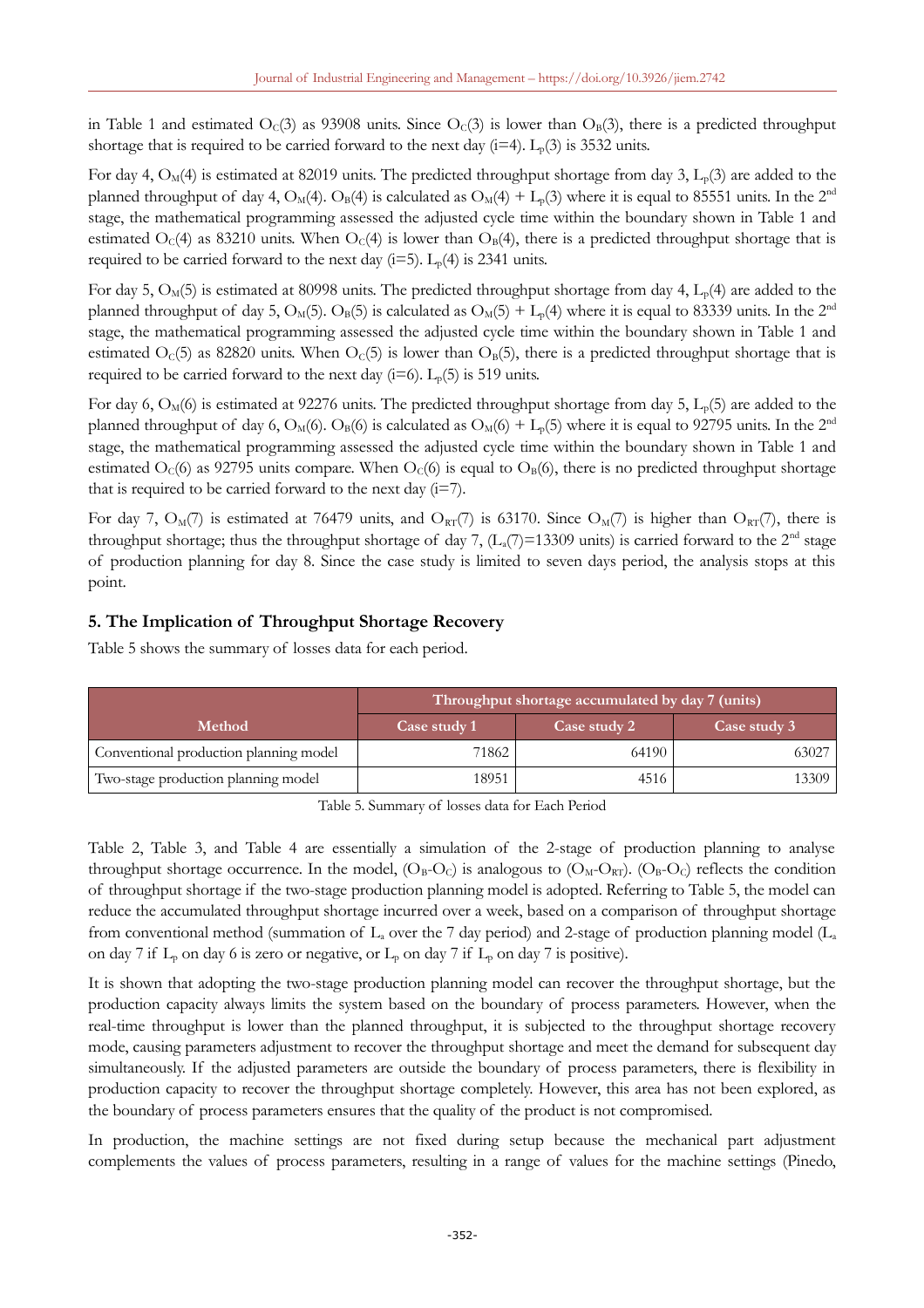2005). Hence the cycle time can fluctuate. In addition, the presence of product variety is reflected by the fluctuation of the cycle time which is also induced by the range of machine settings due to setup and batch variation.

If the throughput shortage is not carried forward in the subsequent day of planning, it will create a backlog of unprocessed batches, thus interrupting the production flow and causing a delay in meeting the demand and due date. Also, when there is no adjustment on the process parameters, there is a possibility that there will be an additional generation of throughput shortage since the throughput shortage may not be recovered with the original setting of the process parameters. In practice, when the WIP build-up is too high, the loading of machines can be stopped to reduce the unprocessed backlog. The proposed model suppresses the need to stop machine loading when WIP build-up is too high, as WIP build-up is mitigated through the cycle time adjustment.

The planned capacity in a single process pushes the maximum throughput available to next process. The relationship between throughput and process parameters is typically established in a production planning model for a single process. As the manufacturing system becomes more complex, the structural configuration that relates to the number of processes become crucial for the model. The reason for integrating processes in planning instead of individual processes is it enables overview planning of the system that manages the products flow from the first process to the last process. It also ensures that the planned throughput is met at the end of the system. Integrating throughput shortage in the subsequent day of planning requires an active relationship between process parameters of integrated processes and planned throughput. When the number of processes increases, the number of process parameters also increases. Thus, it is a challenge to model a large number of processes and process parameters to perform estimation effectively.

Adjustment of process parameters plays an essential role in enhancing the competitiveness of an assembly semiconductor manufacturing system to meet demand and recover the throughput shortage. It improves the responsiveness to real-time throughput and throughput shortage. Chen (2013) proposed a planned cycle time reduction using a systematic procedure. However, the study still lacks a clear relationship between the process parameters and throughput shortage. Macher and Mowery (2003) and Chien, Hsu and Hsiao (2012) stated that adjustment of process parameters affects the productivity change by realigning the desired level of throughput in the production line. Although the process parameters are crucial to throughput performance, existing studies did not express the association between adjustment of process parameters with throughput and throughput shortage in the production planning model. The novelty of the proposed production planning model is the throughput and throughput shortage can be manipulated through adjustment of process parameters. Process parameters are adjusted within an allowable range of values at the 2nd stage, which is essential to maintain the product quality during the production run and recover the throughput shortage. This is because the adjusted parameters within these settings control and sustains the process variation to avoid product quality deviation during the production run (Kao, 2010; Michaloski, Zhao, Lee & Rippey , 2013). Recurrence of product defect in such circumstances are caused by other factors such as tools wear and tear, quality of material, and other machine settings such as dispensing pressure, air pressure, or pattern recognition.

Indirectly, the cost of production improvement can be diverted to other activities since the process parameters can be adjusted with minimum cost. The significance of the framework is the establishment of a reference to develop the numerical relationship between process parameters with throughput and throughput shortage. Thus, it becomes feasible to adjust process parameters in multiple-process integration to plan for the future.

# **6. Conclusion**

There is a possibility that the mathematical model of planned throughput may be higher than the actual throughput thus resulting in throughput shortage. A two-stage production planning model is proposed where mathematical programming plays an important role to meet the throughput shortage and planned throughput. The effectiveness of throughput prediction in the 2nd stage of production planning uses an optimised set of process parameters within a defined range. The positive results from the three different periods indicate that the proposed two-stage production planning model is robust to manage the throughput planning in the real-time environment.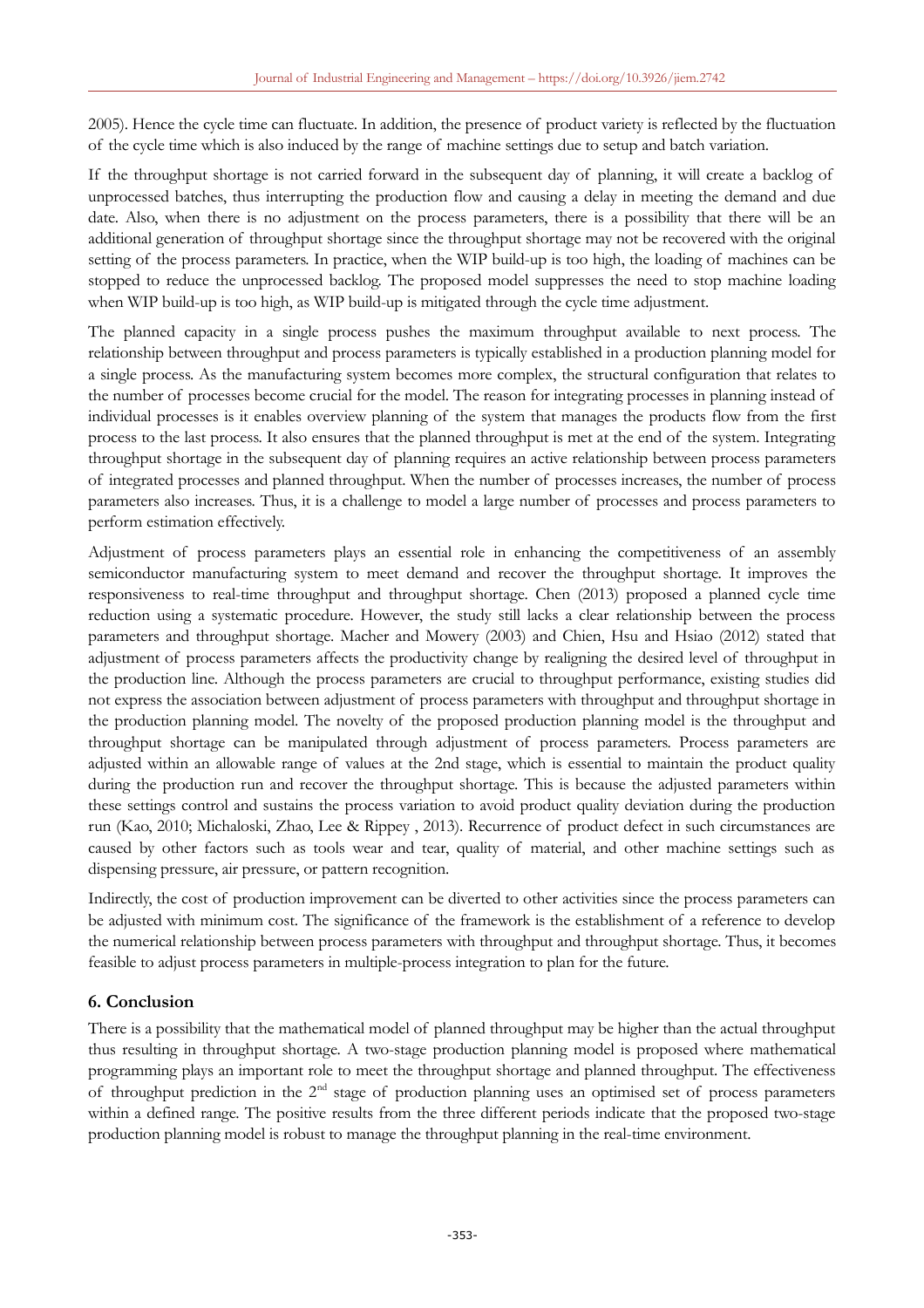There are few areas to extend this research. First, the inclusion of additional parameters such as material and resource availability can further improve the model representation to the manufacturing system. Second, existing parameters such as downtime and set up time can be included to enhance the model flexibility in meeting demand and restore the throughput shortage simultaneously. Third, the framework reference can be further extended to more processes to test the repeatability and reproducibility of the approach. A large number of validations can further generalise the model effectiveness in different settings.

## **Declaration of Conflicting Interests**

The authors declared no potential conflicts of interest with respect to the research, authorship, and/or publication of this article.

### **Funding**

The authors acknowledge the YUTP-FRG grant (0153AA-E36) provided by Yayasan UTP for funding the study that resulted in publishing this article.

#### **References**

- Anantharaman, N., & Nachiappan, R.M. (2006). Evaluation of Overall Line Effectiveness (OLE) in a Continuous Product Line Manufacturing System. *Journal of Manufacturing Technology Management*, 17(7), 987-1008. <https://doi.org/10.1108/17410380610688278>
- Chan, S.W., Tasmin, R., Aziati, A.H.N., Rasi, R.Z., Ismail, F.B., & Yaw, L.P. (2017). Factors Influencing the Effectiveness of Inventory Management in Manufacturing SMEs. *IOP Conference Series: Materials Science and Engineering*, 226(1). <https://doi.org/10.1088/1757-899X/226/1/012024>
- Chen, T. (2013). A Systematic Cycle Time Reduction Procedure for Enhancing the Competitiveness and Sustainability of a Semiconductor Manufacturer. *Sustainability (Switzerland)*, 5(11), 4637-4652. <https://doi.org/10.3390/su5114637>
- Chien, C.F., Hsu, C.Y., & Hsiao, C.W. (2012). Manufacturing Intelligence to Forecast and Reduce Semiconductor Cycle Time. *Journal of Intelligent Manufacturing*, 23(6), 2281-2294. <https://doi.org/10.1007/s10845-011-0572-y>
- Enginarlar, E, Jingshan-Li, S.M.M., & Zhang, R.Q. (2002). Buffer Capacity for Accommodating Downtime in Serial Production Lines. *International Journal of Production Research*, 40(3), 601-624. <https://doi.org/10.1080/00207540110091703>
- Gandhi, A., & Harchol-Balter, M. (2009). *M/G/K with Exponential Setup*. School of Computer Science. Carnegie Mellon University.
- Gram, M. (2013). A Systematic Methodology to Reduce Losses in Production with the Balanced Scorecard Approach. *Manufacturing Science and Technology*, 2(1), 12-22. <https://doi.org/10.13189/mst.2013.010103>
- Hassani, L., & Hashemzadeh, G. (2015). The Impact of Overall Equipment Effectiveness on Production Losses in Moghan Cable & Wire Manufacturing. *International Journal for Quality Research*, 9(4), 565-576. Available at: <http://www.scopus.com/inward/record.url?eid=2-s2.0-84949643997&partnerID=tZOtx3y1>
- Kao, S.C. (2010). Deciding Optimal Specification Limits and Process Adjustments under Quality Loss Function and Process Capability Indices. *International Journal of Industrial Engineering : Theory Applications and Practice*, 17(3), 212-222.
- Khan. (2007). *Industrial Engineering*. New Age International.
- Macher, J.T., & Mowery, D.C. (2003). Managing" Learning by Doing: An Empirical Study in Semiconductor Manufacturing. *Journal of Product Innovation Management*, 20(5), 391-410. <https://doi.org/10.1111/1540-5885.00036>
- Michaloski, J.L., Zhao, Y.F., Lee, B.E., & Rippey, W.G. (2013). Web-enabled, Real-time, Quality Assurance for Machining Production Systems. *Procedia CIRP*, 10, 332-339. <https://doi.org/10.1016/j.procir.2013.08.051>